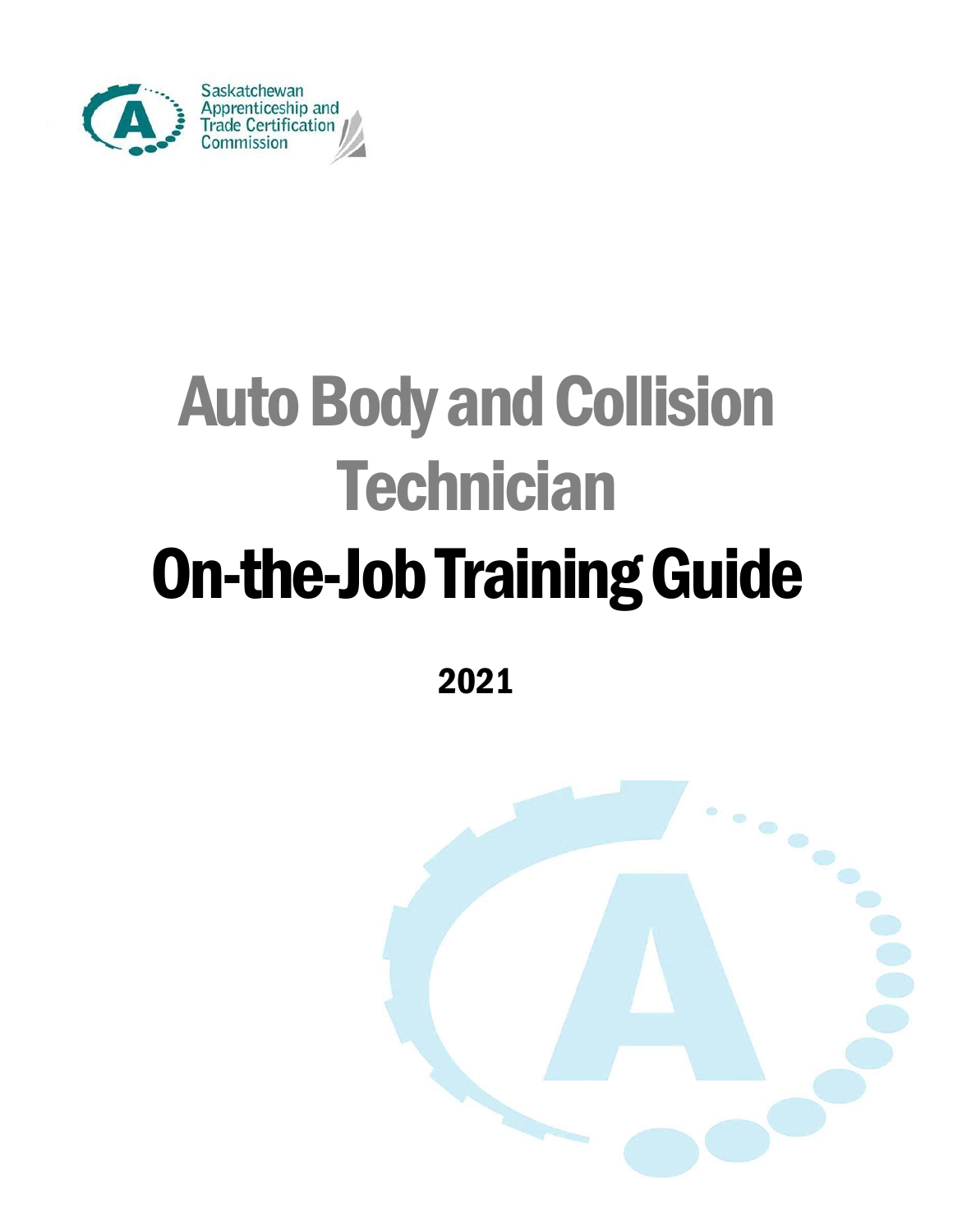Online: [www.saskapprenticeship.ca](http://www.saskapprenticeship.ca/)

*Recognition:* 

*To promote transparency and consistency, this document has been adapted from the 2018 Auto Body and Collision Technician Red Seal Occupational Standard (Employment and Social Development Canada).*

*A complete version of the Occupational Standard can be found* at [www.red-seal.ca.](http://www.red-seal.ca/)

## Note: 2021-2022 School year. Level One and Two are now in the Pan-Canadian Harmonized stream. Levels Three and Four remain in the conventional stream.

This is so apprentices in either stream remains in the correct path throughout their apprenticeship.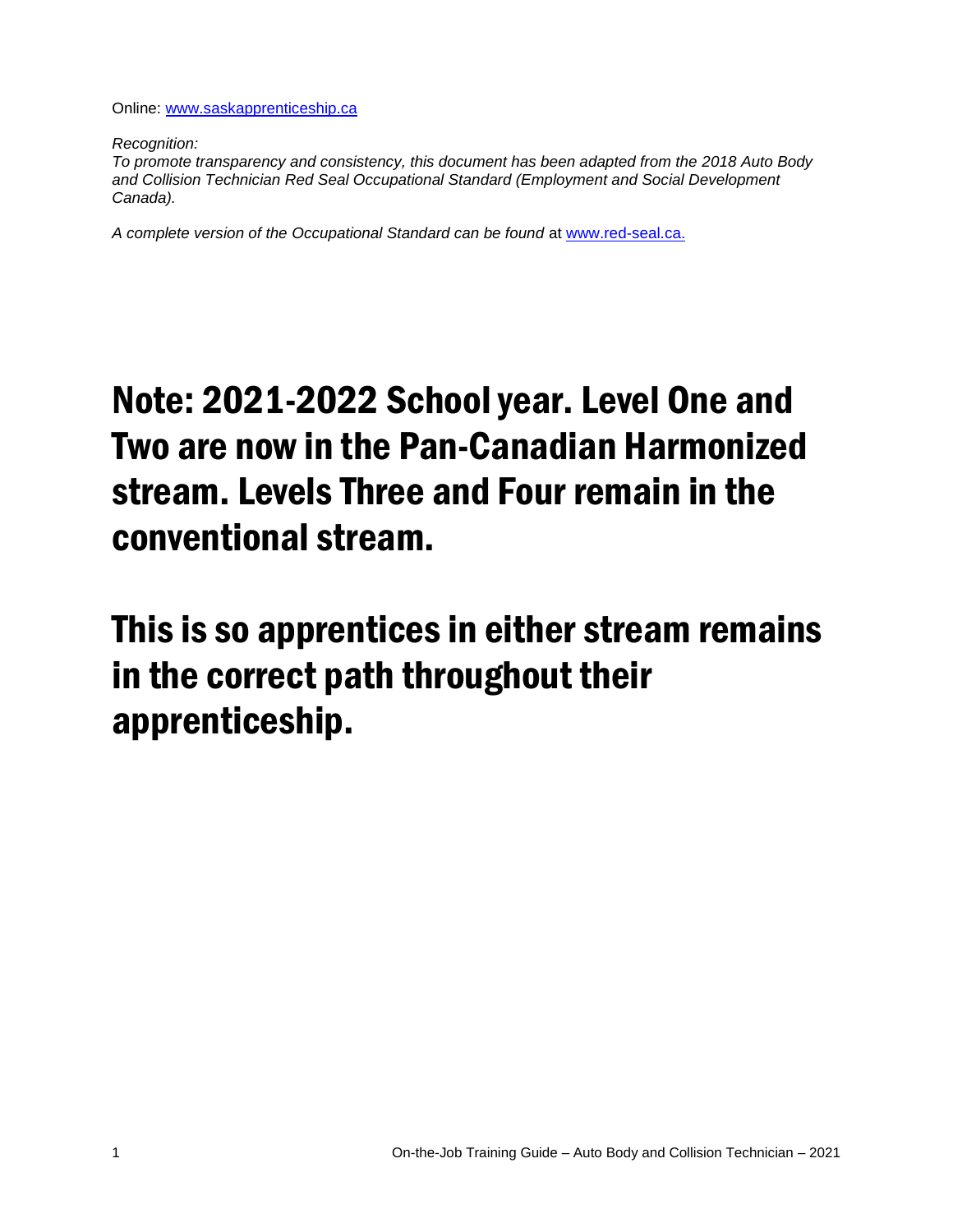## STRUCTURE OF THE ON-THE-JOB TRAINING GUIDE

To facilitate understanding of the occupation, this on-the-job training guide contains the following sections:

**Description of the Auto Body and Collision Technician trade**: an overview of the trade's duties and training requirements.

**Essential Skills Summary**: an overview of how each of the nine essential skills is applied in this trade.

**Harmonization**: a brief description on the Pan-Canadian Harmonization Initiative for the Auto Body and Collision Technician trade.

**Task Matrix**: a chart which outlines graphically the major work activities, tasks and sub-tasks of this standard detailing the essential skills and the level of training where the content is covered.

**Major Work Activity (MWA):** the largest division within the standard that is comprised of a distinct set of trade activities.

**Task**: distinct actions that describe the activities within a major work activity.

**Sub-task**: distinct actions that describe the activities within a task.

**On-the-Job Training Content for the Auto Body and Collision Technician Trade**: a chart which outlines the topics of technical training with on-the-job examples for apprentice to achieve relevant experience at work.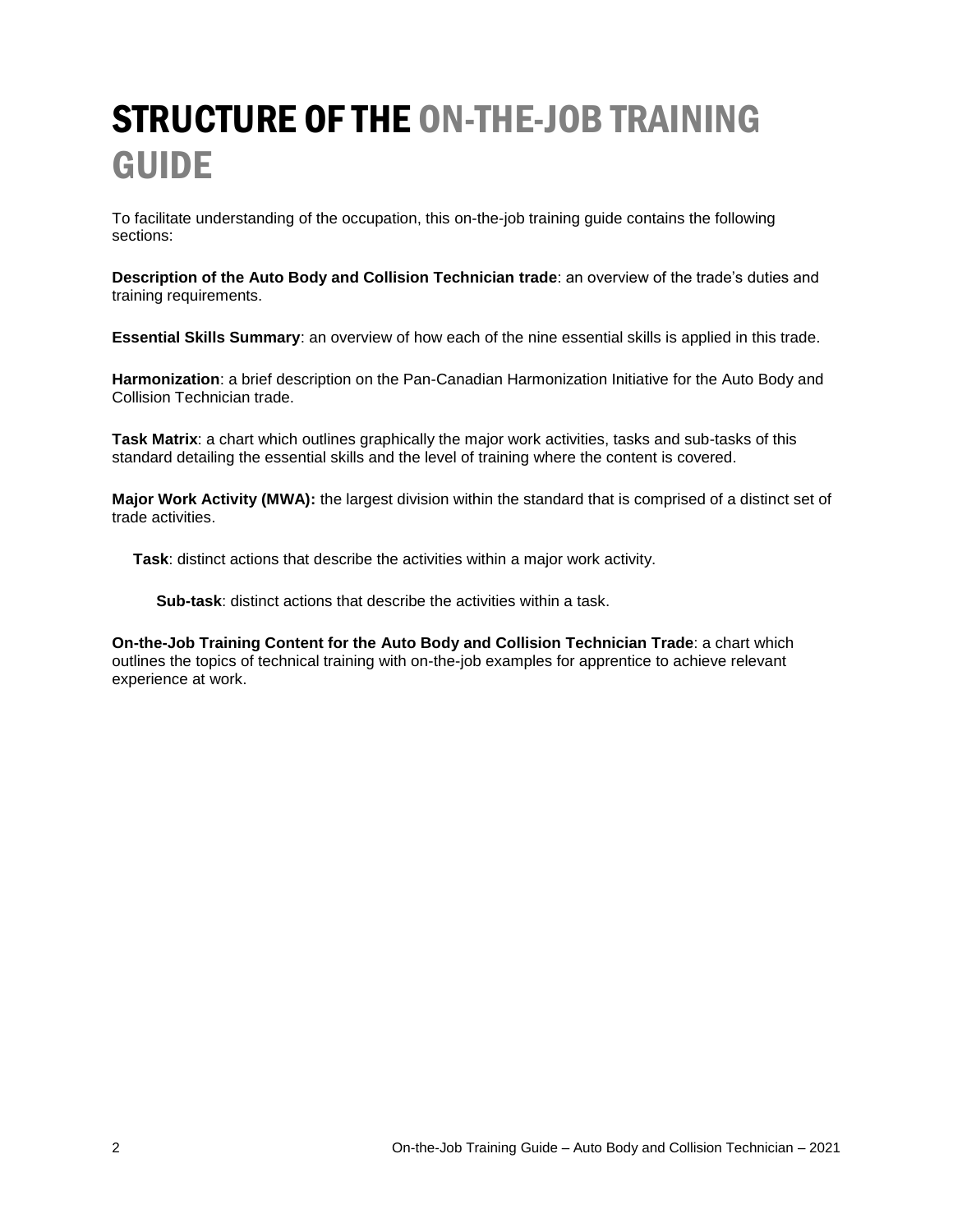## DESCRIPTION OF THE AUTO BODY AND COLLISION TECHNICIAN TRADE

*Auto Body and Collision Technicians perform the appraising, servicing, repairing, replacing, refinishing and restoring of damaged bodies and frames of motor vehicles.*

Auto body and collision technicians repair and restore damaged motor vehicles. They assess body damage and develop repair estimates and repair plans. Their repair work may range from correcting minor structural damage and cosmetic scratches and dents to fixing extensive structural damage to motor vehicles. Some parts may need to be removed for access or during repairs. Vehicle parts that are damaged beyond repair are replaced. The alignment and replacement of suspension and steering components is also performed in this trade. Restoring interior components of vehicles falls within the scope of the trade. Auto body and collision technicians may work with mechanical and electronic components such as air conditioning (A/C) systems, exhaust systems, drivetrain, engine cooling systems, advanced electronic components (adaptive cruise control and lane departure features), and passenger restraint systems (seat belts and air bags).

In this sector, most auto body and collision technicians work in private enterprises or are self-employed. They may be employed by body repair facilities, auto and truck dealerships, custom repair facilities, and trucking and bus companies. In larger repair facilities or dealerships, there may be a division of responsibilities among the team of repair professionals. Some may work exclusively on collision specialization such as damage repair, frame straightening, refinishing, suspension, detailing, or auto glass installation. Generally, in smaller repair facilities, auto body and collision technicians tend to be responsible for a wider range of these duties. While they may work as part of the repair team, which includes other auto body and collision technicians, automotive refinishing technicians, automotive service technicians, and others in the automotive sector, journeypersons tend to carry out their duties alone.

Auto body and collision technicians require proficiency with a variety of tools and equipment, some of which are technologically advanced. Diagnostic scanning equipment is used for diagnosis and programming electronic and electrical systems. Hand and power tools are used in the repair and replacement of motor vehicle parts. Welding and cutting equipment is also used. Auto body and collision technicians work with a number of materials such as metal, glass, plastic and composites. Surface repairs may require the application of repair materials. In addition, they may prepare surfaces for refinishing and apply a variety of appropriate refinishing products. They have refinishing application and detailing skills.

Working environments vary in this trade. Typically, auto body and collision technicians work indoors in an environment that may be noisy and dusty. However, many repair facilities are well ventilated to reduce health risks from dust and fumes. Health and safety are important issues as these workers are frequently in contact with chemicals (e.g. paints, solvents and fillers) and physical hazards (e.g. lifting heavy objects, frame equipment and sharp metal). Ongoing safety training and safe work practices are important.

Key attributes for people entering this trade are good communication skills, mechanical aptitude, problem solving skills, an eye for detail, computer literacy and a commitment to ongoing training. The work often requires considerable standing, kneeling, lifting, climbing, pulling and reaching.

With experience, auto body and collision technicians may move into supervisory positions, start their own business, or become auto damage appraisers. Some of the skills of this trade may be transferred to other occupations such as sheet metal worker, industrial painter, welder, automotive painter, glazier or automotive service technician and to other sectors such as manufacturing, aviation and marine.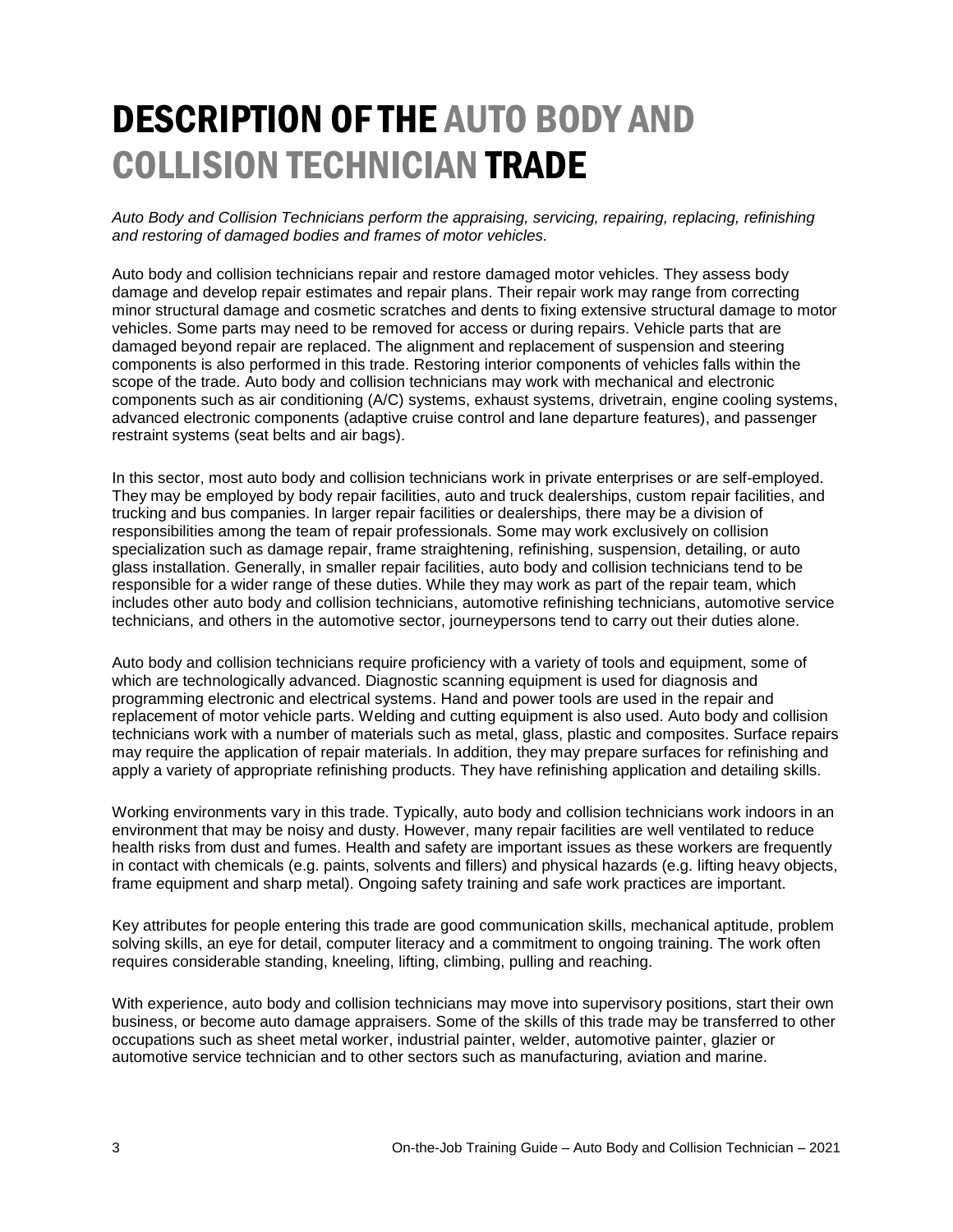**Training Requirements**: To graduate from each level of the apprenticeship program, an apprentice must successfully complete the required technical training and compile enough on-the-job experience to total at least 1800 hours each year. Total trade time required is 7200 hours and at least 4 years in the trade.

There are four levels of technical training delivered by Saskatchewan Polytechnic in Saskatoon and Regina.

Journeyperson to apprentice ratio for this trade is: 1:2

The information contained in this document serves as a guide for employers and apprentices. Apprenticeship training is mutually beneficial to both employer and apprentice. The employer's investment in training apprentices results in skilled and certified workers. The document summarizes the tasks to be covered by the apprentice during their on-the-job portion of apprenticeship training. An apprentice spends approximately 85% of their apprenticeship term training on-the-job.

#### **It is the employer's or journeyperson's responsibility to supervise an apprentice's practical skills development until a satisfactory level of proficiency has been reached.**

#### **EMPLOYER TRAINING RESPONSIBILITY**

- promote a safety-conscious workplace
- provide mentored, hands-on practice in the use of tools and equipment
- demonstrate procedures relevant to the inspecting, diagnosing, servicing, repairing, replacing and overhauling of all components of an automobile, light truck or light bus
- provide the opportunity for apprentices to service the above systems and vehicles
- further the apprentice's ability to interpret technical drawings and schematics
- ensure that the apprentice can troubleshoot, diagnose and repair the vehicle and its systems

Employers should make every effort to expose their apprentices to work experience in as many areas of the trade as possible.

In the On-the-Job Training Guide, in-school instruction is listed first; on-the-job suggestions to help employers assist the apprentice to prepare for in-school training are listed next.

The content of the training components is subject to change without notice.

#### **Entrance Requirements for Apprenticeship Training**

Your grade twelve transcripts (with no modified classes) or GED 12 is your guarantee that you meet the educational entrance requirements for apprenticeship in Saskatchewan. In fact, employers prefer and recommend apprentices who have completed high school. This ensures the individual has all of the necessary skills required to successfully complete the apprenticeship program, and receive journeyperson certification.

Individuals with "modified" or "general" classes in math or science do not meet our entry requirements. These individuals are required to take an entrance assessment prescribed by the SATCC.

English is the language of instruction in all apprenticeship programs and is the common language for business in Saskatchewan. Before admission, all apprentices and/or "upgraders" must be able to understand and communicate in the English language. Applicants whose first language is not English must have a minimum Canadian Language Benchmark Assessment of six (CLB6).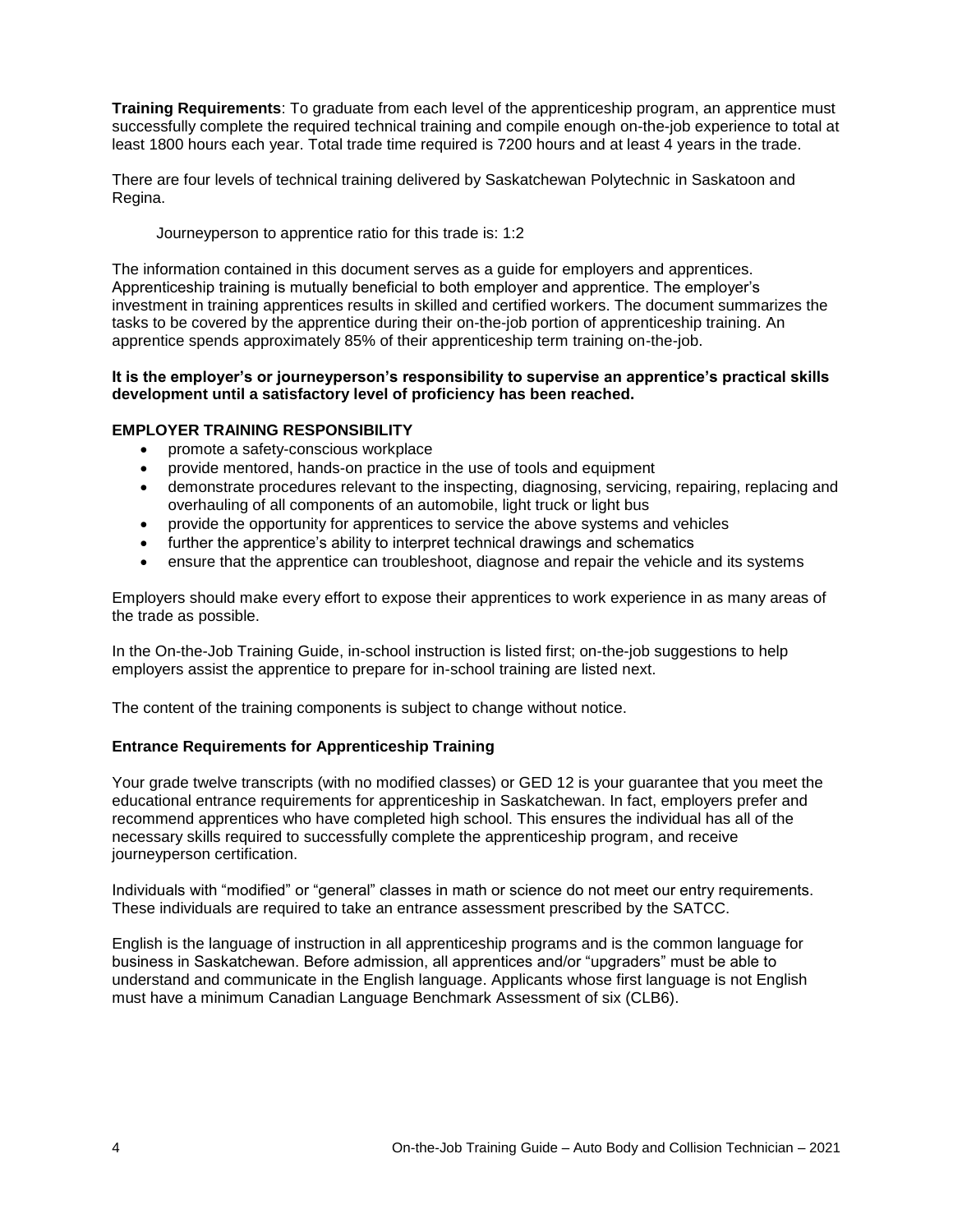Note: A CLB assessment is valid for a one-year period from date of issue.

| Designated Trade Name                                                                                                                                                                       | Math Credit at the Indicated                                                                          | <b>Science Credit at Grade</b> |  |
|---------------------------------------------------------------------------------------------------------------------------------------------------------------------------------------------|-------------------------------------------------------------------------------------------------------|--------------------------------|--|
|                                                                                                                                                                                             | Grade Level <sup>O</sup>                                                                              | Level                          |  |
| Auto Body and Collision                                                                                                                                                                     | Grade 10                                                                                              | Grade 10                       |  |
| Technician                                                                                                                                                                                  |                                                                                                       |                                |  |
|                                                                                                                                                                                             | $\bullet$ - (One of the following) WA – Workplace and Apprenticeship; or F – Foundations; or P – Pre- |                                |  |
|                                                                                                                                                                                             | calculus, or a Math at the indicated grade level (Modified and General Math credits are not           |                                |  |
|                                                                                                                                                                                             | acceptable.).                                                                                         |                                |  |
|                                                                                                                                                                                             |                                                                                                       |                                |  |
| *Applicants who have graduated in advance of 2015-2016, or who do not have access to the revised<br>Science curricula will require a Science at the minimum grade level indicated by trade. |                                                                                                       |                                |  |
| For information about high school curriculum, including Math and Science course names, please see:<br>http://www.curriculum.gov.sk.ca/#                                                     |                                                                                                       |                                |  |
| Individuals not meeting the entrance requirements will be subject to an assessment                                                                                                          |                                                                                                       |                                |  |
|                                                                                                                                                                                             | and any required training.                                                                            |                                |  |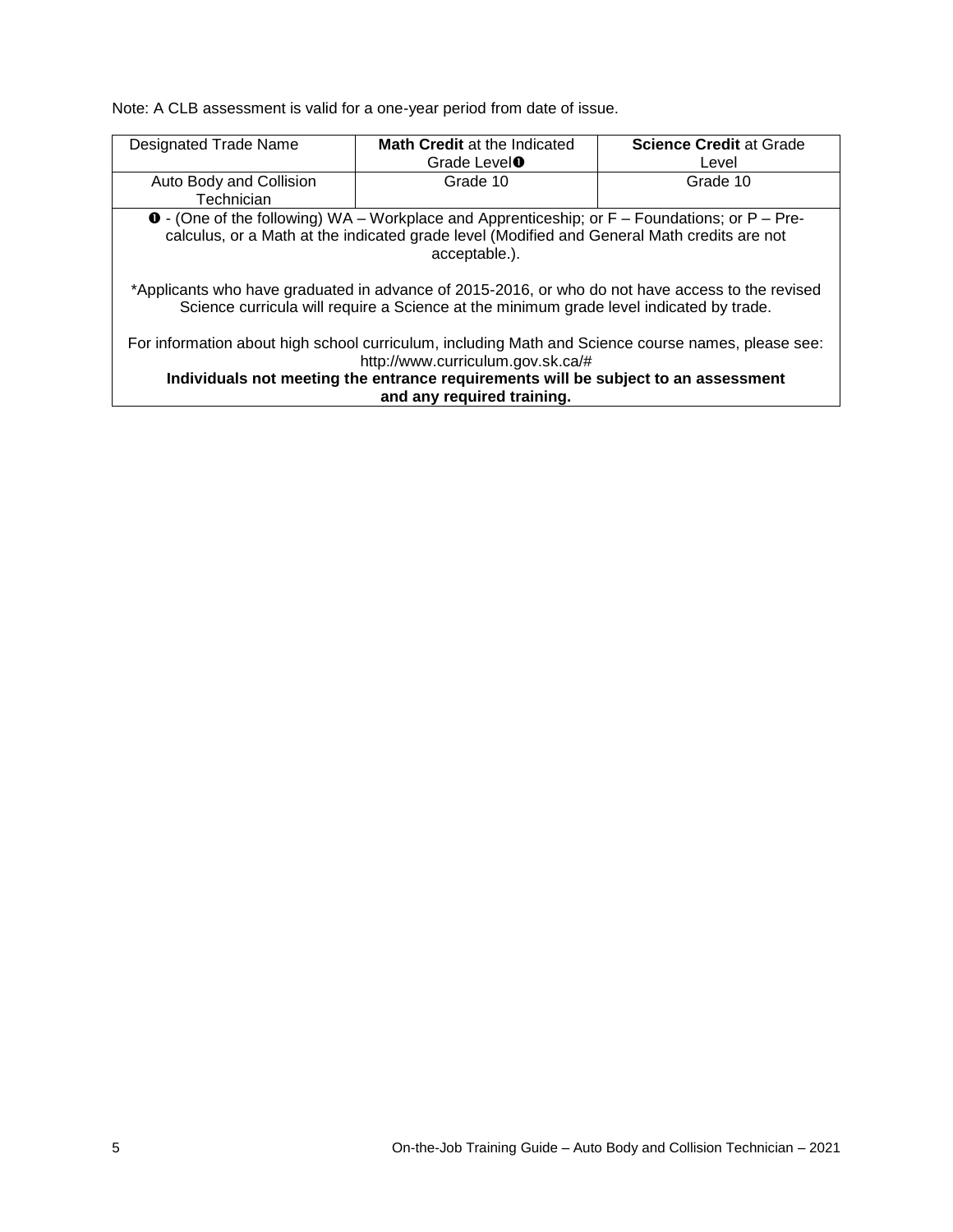## ESSENTIAL SKILLS SUMMARY

Essential skills are needed for work, learning and life. They provide the foundation for learning all other skills and enable people to evolve with their jobs and adapt to workplace change.

Through extensive research, the Government of Canada and other national and international agencies have identified and validated nine essential skills. These skills are used in nearly every occupation and throughout daily life in different ways.

A series of CCDA-endorsed tools have been developed to support apprentices in their training and to be better prepared for a career in the trades. The tools can be used independently or with the assistance of a tradesperson, trainer, employer, teacher or mentor to:

- understand how essential skills are used in the trades;
- learn about individual essential skills strengths and areas for improvement; and
- improve essential skills and increase success in an apprenticeship program.

Tools are available online or for order at: [https://www.canada.ca/en/employment-social](https://www.canada.ca/en/employment-social-development/programs/essential-skills/tools.html)[development/programs/essential-skills/tools.html.](https://www.canada.ca/en/employment-social-development/programs/essential-skills/tools.html)

The application of these skills may be described throughout this document within the competency statements which support each subtask of the trade. The following are summaries of the requirements in each of the essential skills, taken from the essential skills profile. A link to the complete essential skills profile can be found at: [www.red-seal.ca.](http://www.red-seal.ca/)

### READING

Auto body and collision technicians read labels, technical service bulletins and manuals to learn about installation and repair procedures. They read estimates, work orders and memos about damages and details of customers' requests. Auto body and collision technicians read safety-related information and a variety of Acts, bylaws and regulations. They also read trade publications to learn about new technologies, products and materials.

### DOCUMENT USE

Auto body and collision technicians observe hazard symbols on product labels. They locate and interpret data on forms, works orders and documents to identify product identification numbers, parts and colours. Auto body and collision technicians read documents to determine product specifications such as dimensions of doors, hatches and seat belt restraint systems. They also identify devices and circuits in schematics and technical drawings to identify connectors, switches, and the position and orientation of vehicle parts and assemblies.

### WRITING

Auto body and collision technicians write notes and supplements on work orders and forms to describe what work was performed. They may write reports describing workplace incidents.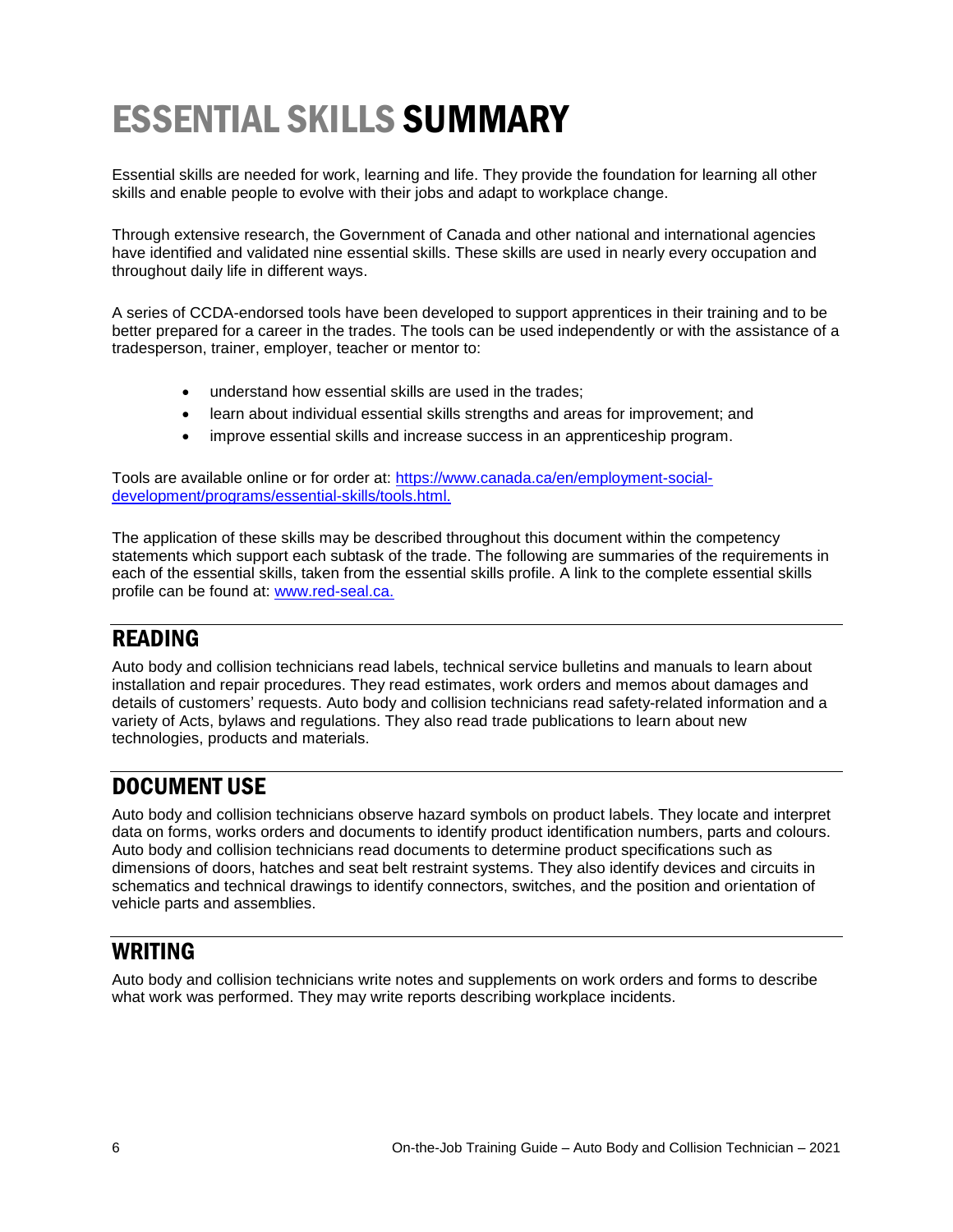### ORAL COMMUNICATION

Auto body and collision technicians communicate with co-workers, vendors and customers about the scope of work and work completed. They may explain procedures to apprentices. Auto body and collision technicians may exchange technical information with co-workers and technicians when seeking advice on procedures for carrying out tasks.

### NUMERACY

Auto body and collision technicians take a variety of measurements, and analyze and compare them to manufacturers' specifications. They may estimate times and materials for projects.

### THINKING

Auto body and collision technicians use problem solving skills to determine severity of damage prior to beginning repairs and to identify hidden damages when dismantling vehicles. They judge the quality of repairs by considering shape, length, depths of bodylines, fit of doors and parts. Auto body and collision technicians decide order and priority of tasks taking into consideration availability of equipment and priority of unfinished work.

### DIGITAL TECHNOLOGY

Auto body and collision technicians may use mobile devices to complete numeracy-related tasks. They may use digital cameras to visually inspect hard to access vehicle components for damages. They use diagnostic equipment. Auto body and collision technicians may use specialized auto body service databases to access job assignments, retrieve and review past service information, and complete estimates and work orders. They may use the internet to access OEM specifications and procedures and training courses or forums to provide advice and learn how to complete repairs.

## WORKING WITH OTHERS

Auto body and collision technicians spend most of their time working independently but they may be required to coordinate activities with workers from other departments to ensure vehicle availability when repairing damaged vehicles. They may also work directly with co-workers when moving vehicles and lifting large and heavy parts into place.

### CONTINUOUS LEARNING

Auto body and collision technicians are continuously learning to keep up with the changes in the industry. They attend on-site, on-line or classroom training provided by industry associations or manufacturers and suppliers.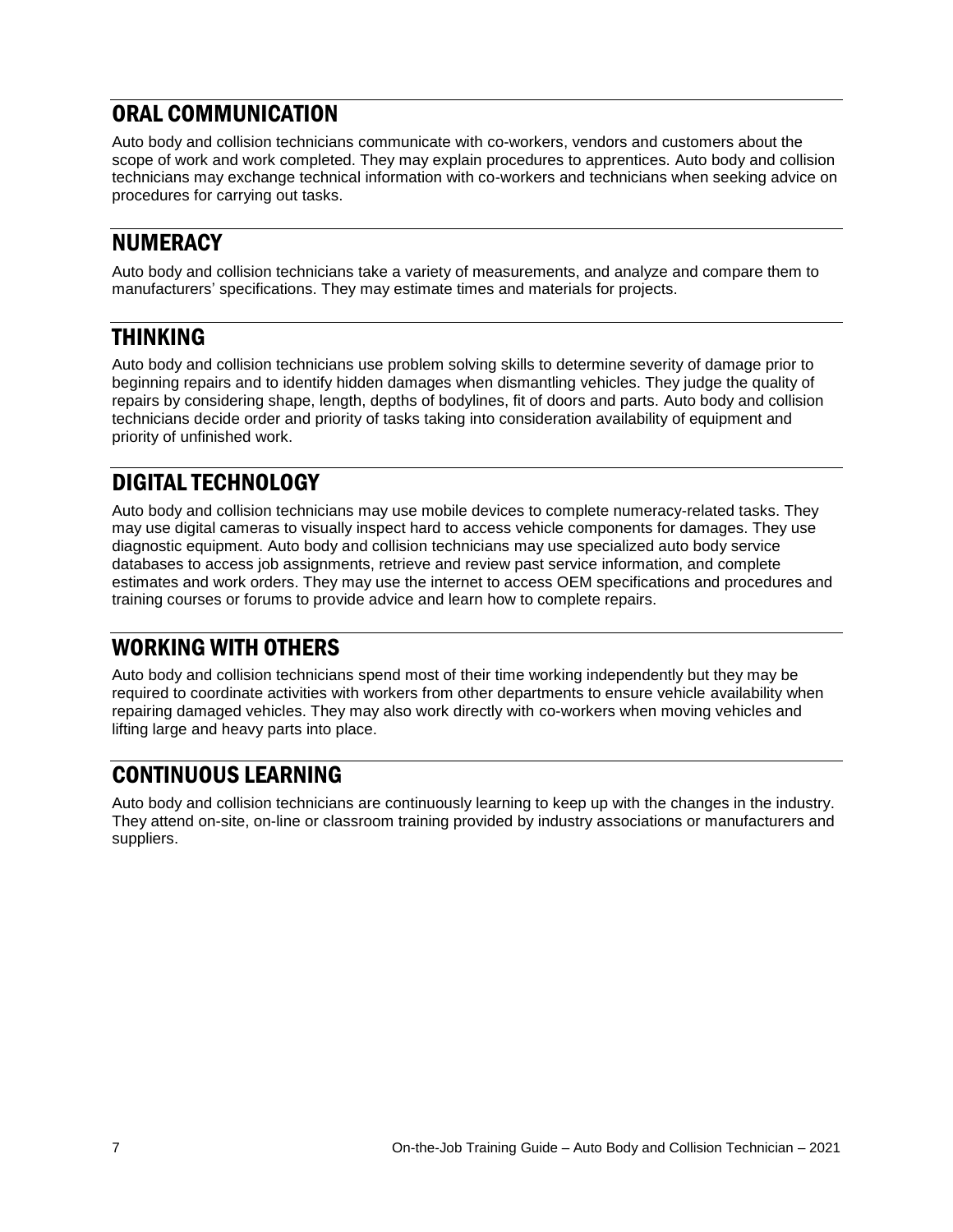## ELEMENTS OF HARMONIZATION FOR APPRENTICESHIP TRAINING

At the request of industry, the Harmonization Initiative was launched in 2013 to *substantively align* apprenticeship systems across Canada by making training requirements more consistent in the Red Seal trades. Harmonization aims to improve the mobility of apprentices, support an increase in their completion rates and enable employers to access a larger pool of apprentices.

As part of this work, the Canadian Council of the Directors of Apprenticeship (CCDA) identified four main harmonization priorities in consultation with industry and training stakeholders:

#### 1. Trade name

The official Red Seal name for this trade is Auto Body and Collision Technician.

#### 2. Number of Levels of Apprenticeship

The number of levels of technical training recommended for the Auto Body and Collision Technician trade is four.

#### 3. Total Training Hours during Apprenticeship Training

The total hours of training, including both on-the-job and in-school training for the Auto Body and Collision Technician trade is 7200.

#### 4. Consistent sequencing of training content (at each level) using the most recent Occupational Standard

Implementation for harmonization will take place progressively. Level one to be implemented in 2020/2021, level two in 2021/2022, level three in 2022/2023, and level four in 2023/2024. See Appendix A for the finalized curriculum comparisons.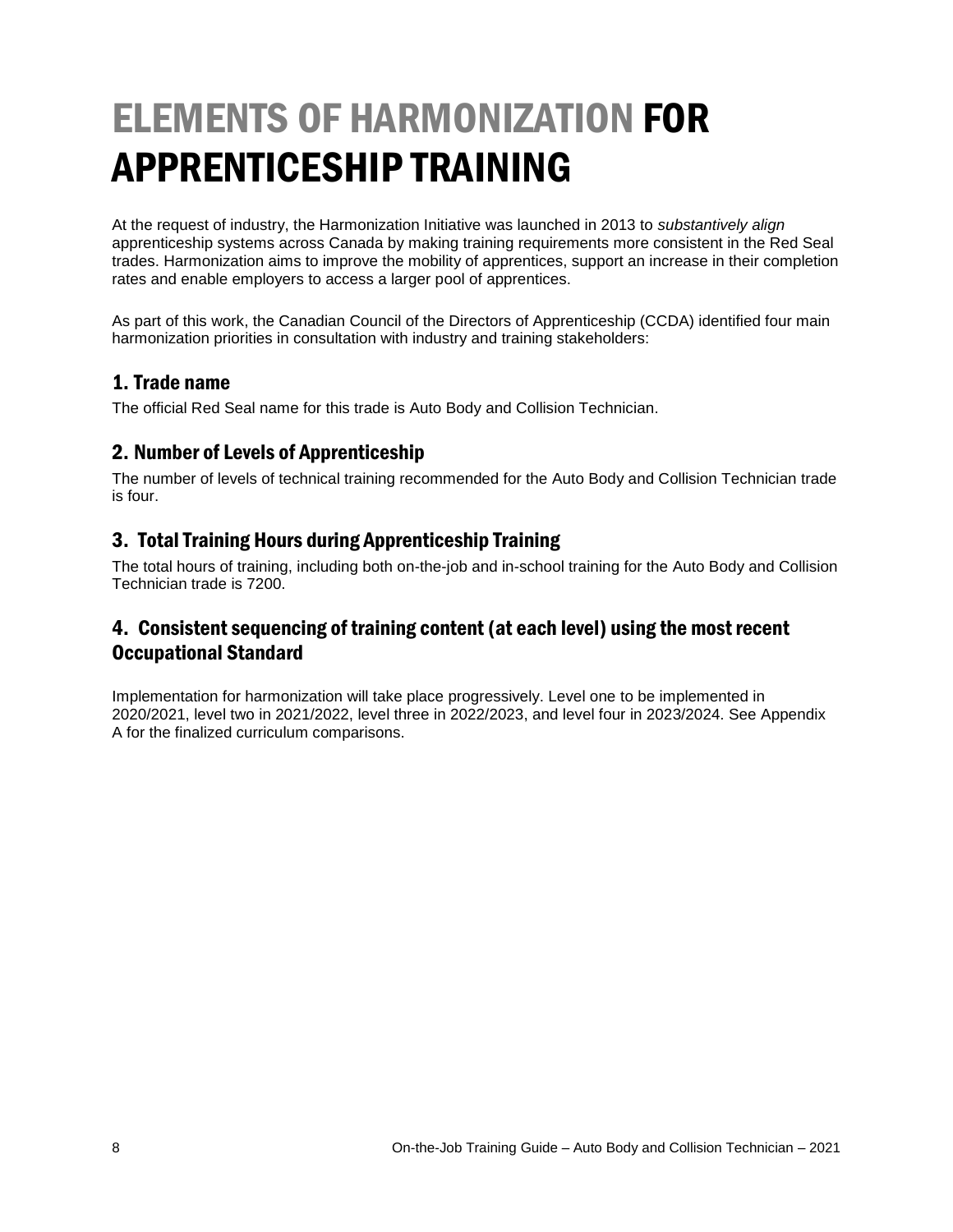## AUTO BODY AND COLLISION TECHNICIAN TASK MATRIX

This chart outlines the major work activities, tasks and sub-tasks from the 2018 Auto Body and Collision Technician Red Seal Occupational Standard. Each sub-task details the corresponding essential skill and level of training where the content is covered. \*

\* Sub Tasks with numbers in the boxes is where the content will be delivered in training. The Task Matrix Chart will be updated every year until Harmonization implementation is complete. Implementation for harmonization will take place progressively. Level one to be implemented in 2020/2021, level two in 2021/2022, level three in 2022/2023, and level four in 2023/2024.

## A – Performs common occupational skills

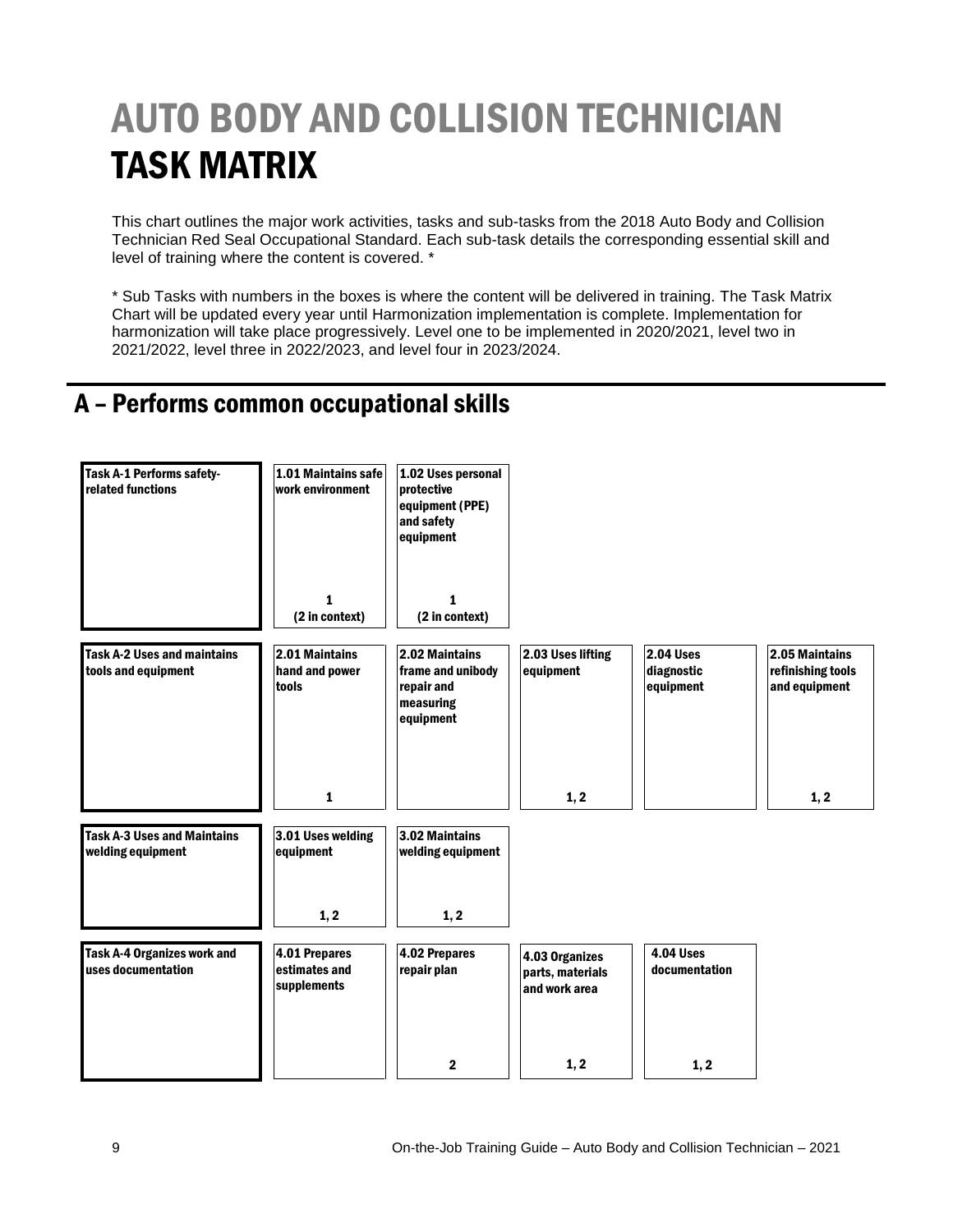| <b>Task A-5 Uses communication</b><br>and mentoring techniques                   | <b>5.01 Uses</b><br>communication<br>techniques        | <b>5.02 Uses</b><br>mentoring<br>techniques                 |
|----------------------------------------------------------------------------------|--------------------------------------------------------|-------------------------------------------------------------|
|                                                                                  | 1<br>(2 in context)                                    |                                                             |
| <b>Task A-6 Removes and installs</b><br>trim and hardware                        | <b>6.01 Removes trim</b><br>and hardware               | 6.02 Installs trim<br>and hardware                          |
|                                                                                  | $\mathbf{1}$                                           | 1                                                           |
| <b>Task A-7 Performs final</b><br>inspections                                    | <b>7.01 Performs final</b><br>operational check        | <b>7.02 Performs final</b><br>quality control<br>inspection |
| <b>Task A-8 Applies corrosion</b><br>protection and sound<br>deadening materials | 8.01 Applies<br>corrosion inhibitors<br>and undercoats | 8.02 Applies seam<br>sealers and sound<br>deadeners         |
|                                                                                  | 2                                                      | $\mathbf 2$                                                 |

## B – Repairs frame and structural components

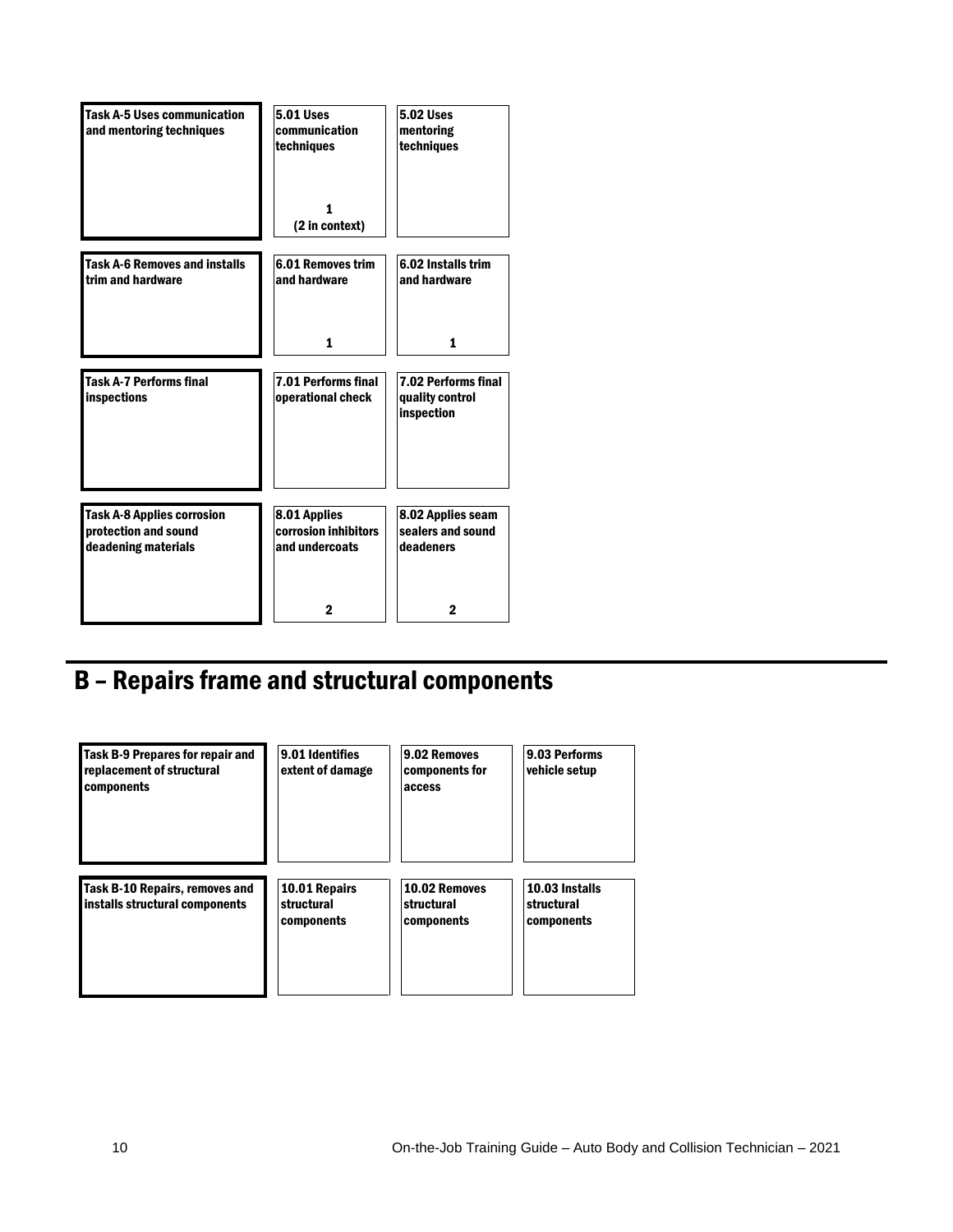| Task B-11 Removes, installs and<br>repairs structural and laminated<br>glass | 11.01 Removes<br>structural glass | 11.02 Installs<br>structural glass | 11.03 Repairs<br>laminated glass |
|------------------------------------------------------------------------------|-----------------------------------|------------------------------------|----------------------------------|
|                                                                              |                                   |                                    |                                  |

## C – Repairs non-structural outer body panels and related components

| Task C-12 Removes, repairs and<br>installs metal panels and<br>components                 | 12.01 Prepares<br>metal panels and<br>components for<br>repair                    | 12.02 Removes<br>metal panels and<br>components                    | 12.03 Repairs<br>metal panels and<br>components                    | 12.04 Installs<br>metal panels and<br>components                    |
|-------------------------------------------------------------------------------------------|-----------------------------------------------------------------------------------|--------------------------------------------------------------------|--------------------------------------------------------------------|---------------------------------------------------------------------|
|                                                                                           | 1                                                                                 | 1                                                                  | $\mathbf{2}$                                                       | 1                                                                   |
| Task C-13 Removes, repairs and<br>installs plastic and composite<br>panels and components | 13.01 Prepares<br>plastic and<br>composite panels<br>and components for<br>repair | 13.02 Removes<br>plastic and<br>composite panels<br>and components | 13.03 Repairs<br>plastic and<br>composite panels<br>and components | 13.04 Installs<br>plastic and<br>composite panels<br>and components |
|                                                                                           | 1, 2                                                                              | 1, 2                                                               | 1, 2                                                               | 1, 2                                                                |
| <b>Task C-14 Removes and installs</b><br>non-structural glass                             | 14.01 Removes<br>non-structural glass                                             | 14.02 Installs non-<br>structural glass                            |                                                                    |                                                                     |
|                                                                                           | 2                                                                                 | 2                                                                  |                                                                    |                                                                     |

## D – Repairs mechanical, electrical and alternative-fuel system components

Task C-15 Deactivates and reactivates alternative-fuel systems

15.01 Deactivates alternative-fuel systems

15.02 Reactivates alternative-fuel systems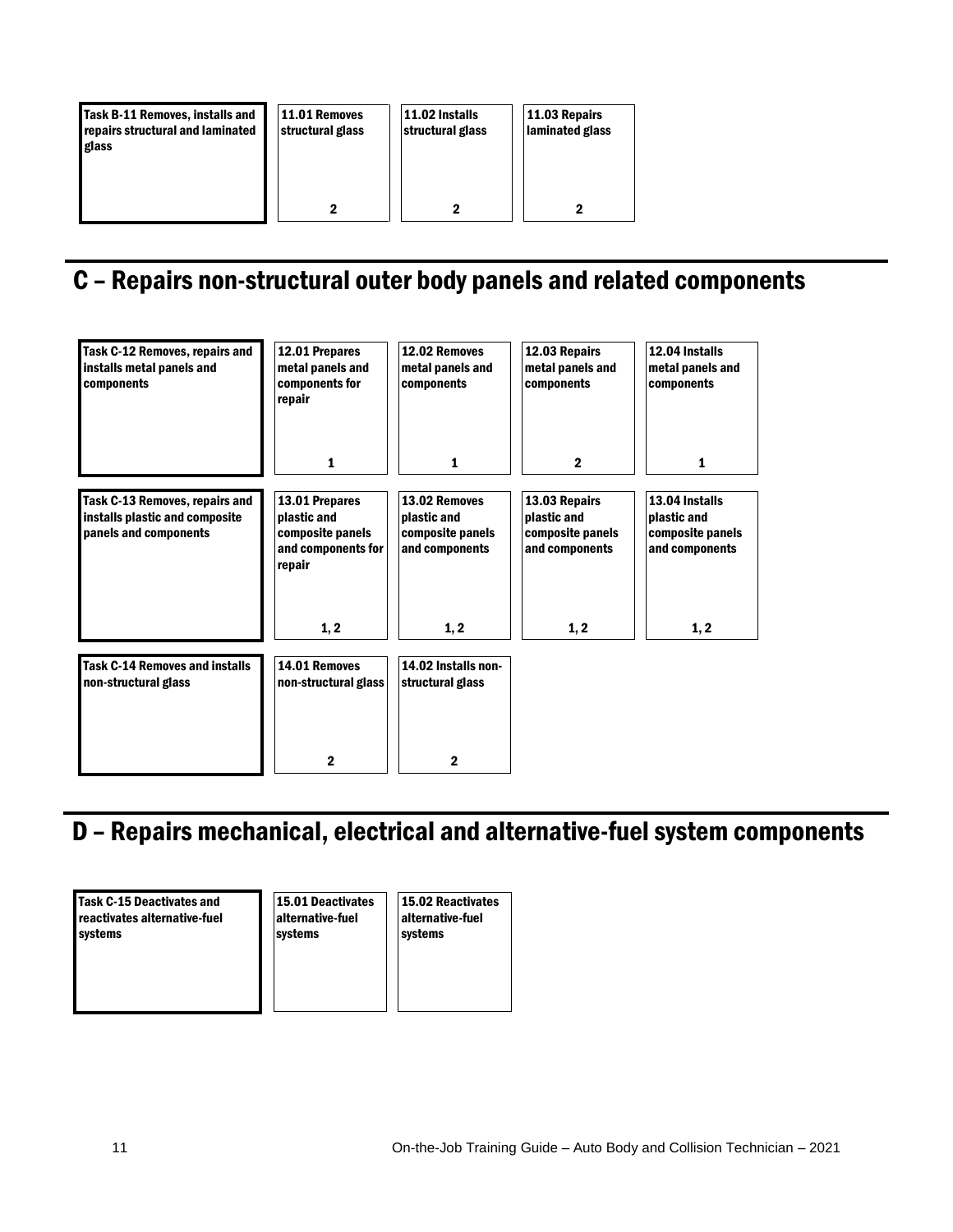

## E – Repairs interior components and services restraint systems



## F – Performs refinishing procedures

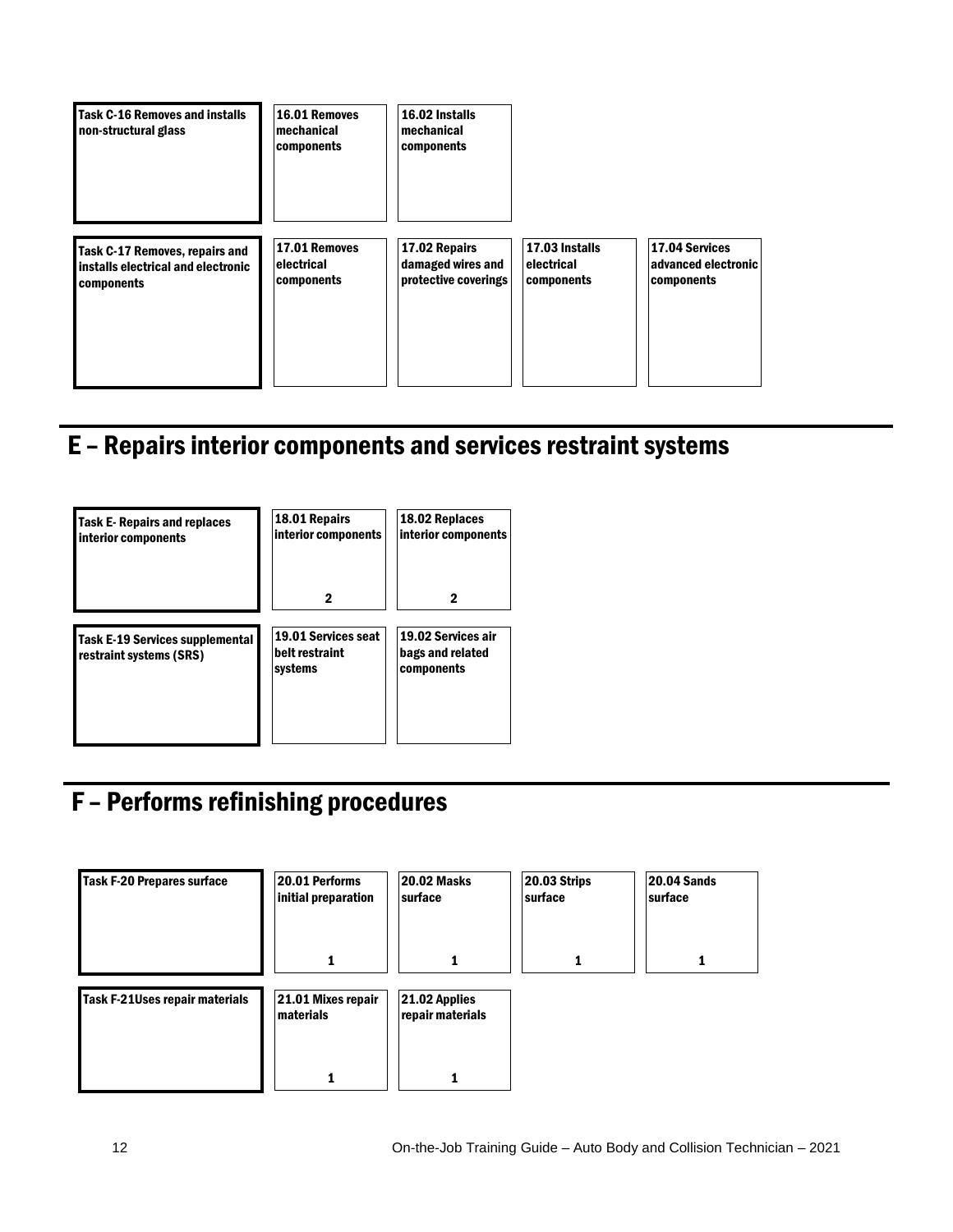| <b>Task F-22 Prepares refinishing</b><br>equipment | 22.01 Prepares<br>spray booth                  | 22.02 Performs<br>spray gun setup                 |                                     |                             |
|----------------------------------------------------|------------------------------------------------|---------------------------------------------------|-------------------------------------|-----------------------------|
|                                                    | 1, 2                                           | 1, 2                                              |                                     |                             |
| <b>Task F-23 Prepares refinishing</b><br>materials | <b>23.01 Mixes</b><br>refinishing<br>materials | 23.02 Performs<br>colour adjustments              |                                     |                             |
|                                                    | 1, 2                                           | $\mathbf{2}$                                      |                                     |                             |
| <b>Task F-24 Applies refinishing</b><br>materials  | 24.01 Applies<br>sealers                       | 24.02 Applies base<br>coat                        | 24.03 Applies<br>single-stage paint | 24.04 Applies clear<br>coat |
|                                                    | 1, 2                                           | 1, 2                                              | 1, 2                                | 1, 2                        |
| Task F-25 Prepares post-<br>refinishing functions  | 25.01 Removes<br>masking materials             | 25.02 Corrects<br>surface<br><b>imperfections</b> |                                     |                             |
|                                                    | 1                                              | $\mathbf{2}$                                      |                                     |                             |

## G – Performs detailing and cleaning

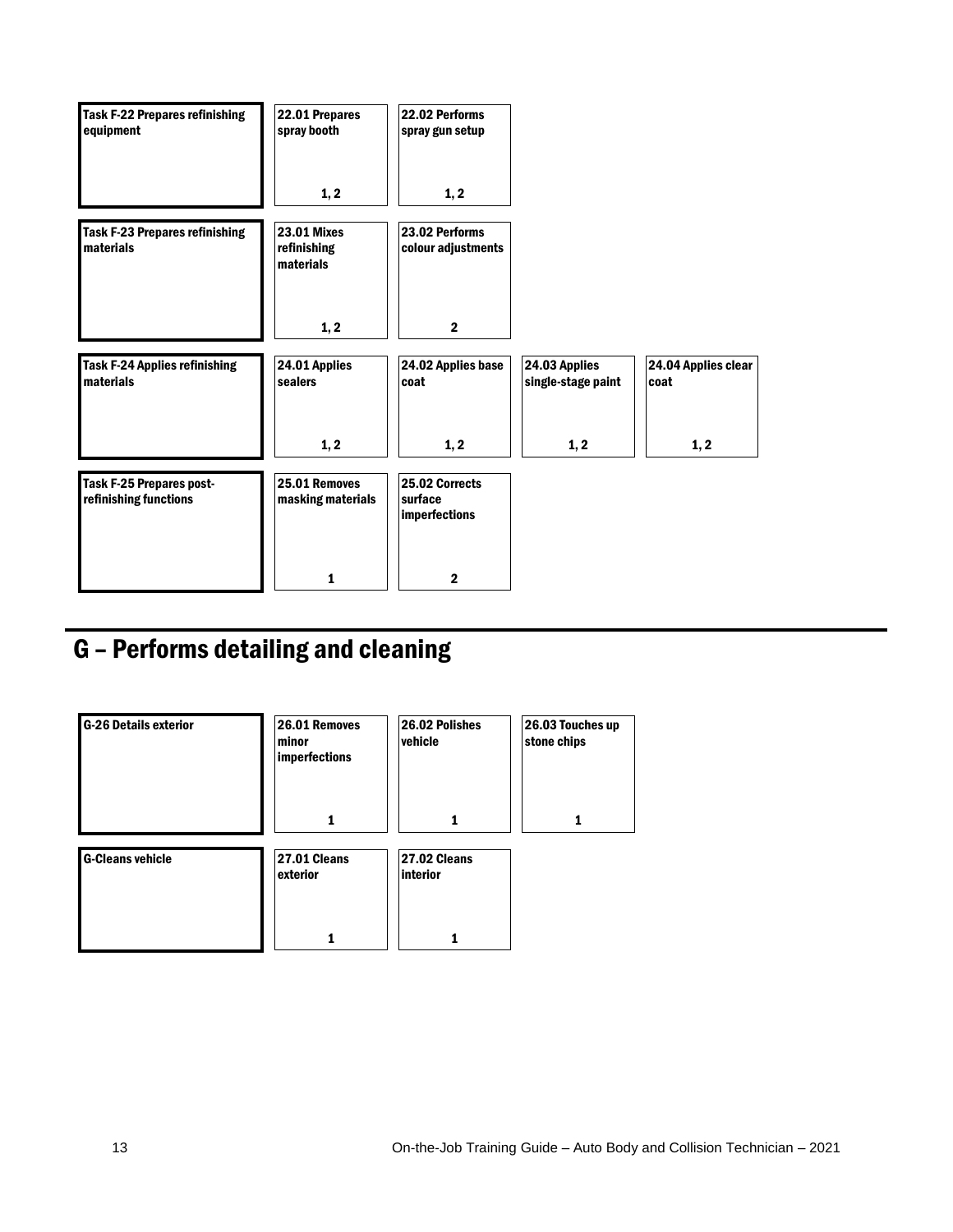## TRAINING PROFILE CHART

This Training Profile Chart represents Saskatchewan Apprenticeship and Trade Certification Commission (SATCC) technical training at the topic level.

| <b>Level One (Harmonized)</b> | <b>Transcript Code</b> | <b>Hours</b> |
|-------------------------------|------------------------|--------------|
| <b>Trade Mathematics</b>      | MATH 131 - Theory      | 12           |
|                               | METL 122 - Theory      | 20           |
| <b>Metal Repair</b>           | METL 123 - Shop        | 36           |
|                               | PNTG 122 - Theory      | 24           |
| Refinishing                   | PNTG 123 - Shop        | 32           |
|                               | VEHC 122 - Theory      | 24           |
| Vehicle Body Trim Repair      | VEHC 123 - Shop        | 32           |
|                               |                        | 180          |

| <b>Level Two (Harmonized)</b> | <b>Transcript Code</b> | <b>Hours</b> |
|-------------------------------|------------------------|--------------|
| Refinishing                   | PNTG 222 - Theory      | 20           |
|                               | PNTG 223 - Shop        | 40           |
|                               | VEHC 222 - Theory      | 23           |
| Vehicle Body Trim Repair      | VEHC $223 -$ Shop      |              |
|                               | WELD 230 - Theory      | 15           |
| Welding                       | WELD $231 -$ Shop      | 35           |
|                               |                        | 180          |

| <b>Level Three</b>  | <b>Transcript Code</b> | <b>Hours</b> |
|---------------------|------------------------|--------------|
| <b>Frames</b>       | ATBD 320 - Theory      | 15           |
|                     | ATBD 321 - Shop        | 45           |
|                     | METL 320 - Theory      | 30           |
| <b>Metal Repair</b> | METL $321 -$ Shop      | 60           |
|                     | PNTG 320 - Theory      | 15           |
| Refinishing         | PNTG 321 - Shop        | 45           |
|                     |                        | 210          |

| <b>Level Four</b>      | <b>Transcript Code</b> | <b>Hours</b> |
|------------------------|------------------------|--------------|
|                        | ATBD 420 - Theory      | 15           |
| <b>Wheel Alignment</b> | ATBD 421 - Shop        | 15           |
|                        | METL 420 - Theory      | 30           |
| <b>Metal Repair</b>    | METL 421 - Shop        | 90           |
|                        | PNTG 420 - Theory      | 15           |
| Refinishing            | PNTG 421 - Shop        | 45           |
|                        |                        | 21(          |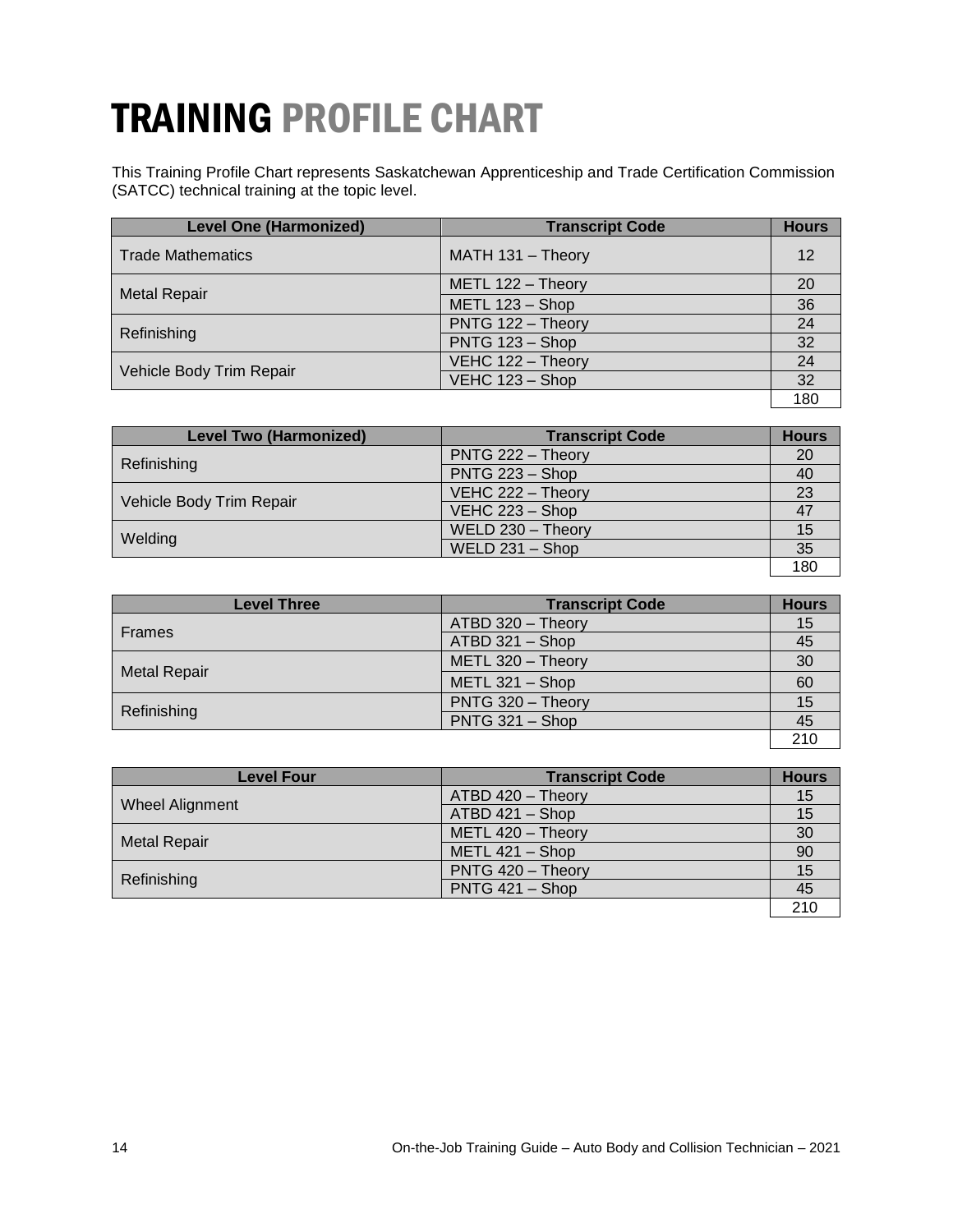## ON-THE JOB AND IN-SCHOOL TRAINING CONTENT FOR THE AUTO BODY AND COLLISION TECHNICIAN TRADE

This chart outlines on-the-job examples for apprentices to achieve relevant work experience to prepare for the topics of technical training. Topics of technical training are provided with the associated learning outcomes.

## Level One 6 weeks 180 hours

#### **Trade Mathematics**

- use basic mathematics
- use basic algebra
- use metric system and formulas

#### **Mentors can assist the apprentice to prepare for this section of technical training by:**

 *having the apprentice perform calculations using basic math, algebra and formulas for trade related activities.*

#### **Metal Repair – Theory**

- discuss auto body hand and power tools
- identify metal shaping procedures
- discuss metal preparation procedures
- describe minor dent repair procedures
- describe application and finishing procedures of fillers
- describe oxy-acetylene cutting and heating procedures
- describe plasma cutting procedures
- describe trade-related documents

#### **Metal Repair – Shop**

- demonstrate knowledge of trade terminology
- use auto body hand tools
- use auto body power tools
- demonstrate metal working procedures
- perform the application and finish filler process
- use oxy-acetylene equipment
- use plasma arc

#### **Mentors can assist the apprentice to prepare for this section of technical training by:**

- *having the apprentice participate in training for workplace safety and health regulations such as Material Safety Data Sheets (MSDS), Workplace Hazardous Material Information Systems (WHMIS) and Occupational Health and Safety (OH&S)*
- *describing the care, use, and maintenance of body hand tools*
- *describing the procedures and techniques for shrinking metal so that it conforms to its original contour*
- *allowing the apprentice to perform rough out procedures for buckles and creases*
- *exposing the apprentice to repairs required to damaged panels to conform to their original shape, strength, and alignment with the undamaged panels*
- *providing instruction on repairing minor dents so that the panel conforms to its original shape*

**12 hours**

**20 hours**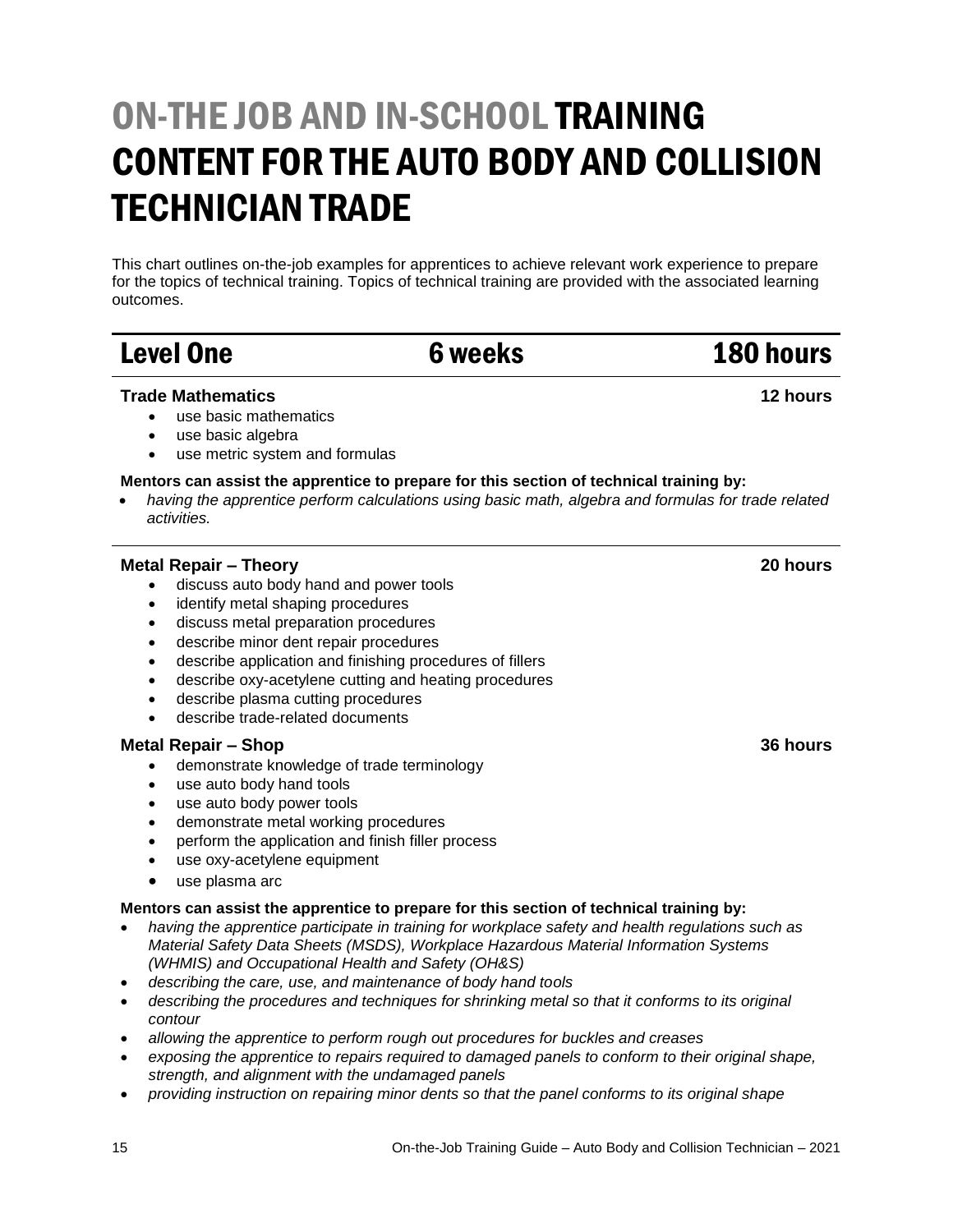- *having the apprentice apply and finish body filler to the original contour of the panel*
- *allowing the apprentice to operate oxy-acetylene cutting equipment*
- *allowing the apprentice to operate plasma arc cutting equipment*

#### **Refinishing – Theory**

- describe preparation of panel to be painted
- identify methods of stripping paint
- describe undercoat application procedures
- identify primer sealers
- describe spray equipment
- describe paint mixing procedures
- explain paint application procedures
- describe procedures for paint defect correction
- describe air supply systems
- describe vehicle detailing procedures

#### **Refinishing – Shop**

- prepare panel to be painted
- strip painted panel
- apply undercoats
- apply primer sealers
- clean and maintain spray equipment
- mix paint
- apply paint to a panel
- correct paint defects
- service air supply systems
- perform an interior and exterior vehicle clean up

#### **Mentors can assist the apprentice to prepare for this section of technical training by:**

- *describing the procedures for service, maintenance, and cleaning of spray equipment*
- *describing the procedures for service, maintenance, and cleaning of air supply systems*
- *describing the appropriate selection and maintenance of respirators*
- *describing the procedures for paint booth maintenance*
- *having the apprentice identify substrate and panel preparation to ensure compatibility with paint manufacturer's specifications*
- *allowing the apprentice to mask and tape a panel for refinishing*
- *exposing the apprentice to the selection and application of primers for various substrate*
- *exposing the apprentice to the selection and application of sealers designed to perform various functions*
- *allowing the apprentice to select and mix paints according to colour code and compatibility with existing vehicle finish*
- *allowing the apprentice to paint various substrate in accordance to paint manufacturer's specifications*
- *describing the procedures for the disposal of paint, solvent, and shop wastes*
- *having the apprentice polish a refinished panel or vehicle*
- *describing the procedure for the selection and use of cleaners for removing various types of stains and dirt from upholstery materials and interior components*
- *having the apprentices to perform vehicle interior and exterior cleanup*
- *allowing the apprentice to complete a final checklist*

#### **Vehicle Body Trim Repair – Theory**

- discuss personal and shop safety
- discuss electrical systems
- identify fastening devices

**32 hours**

**24 hours**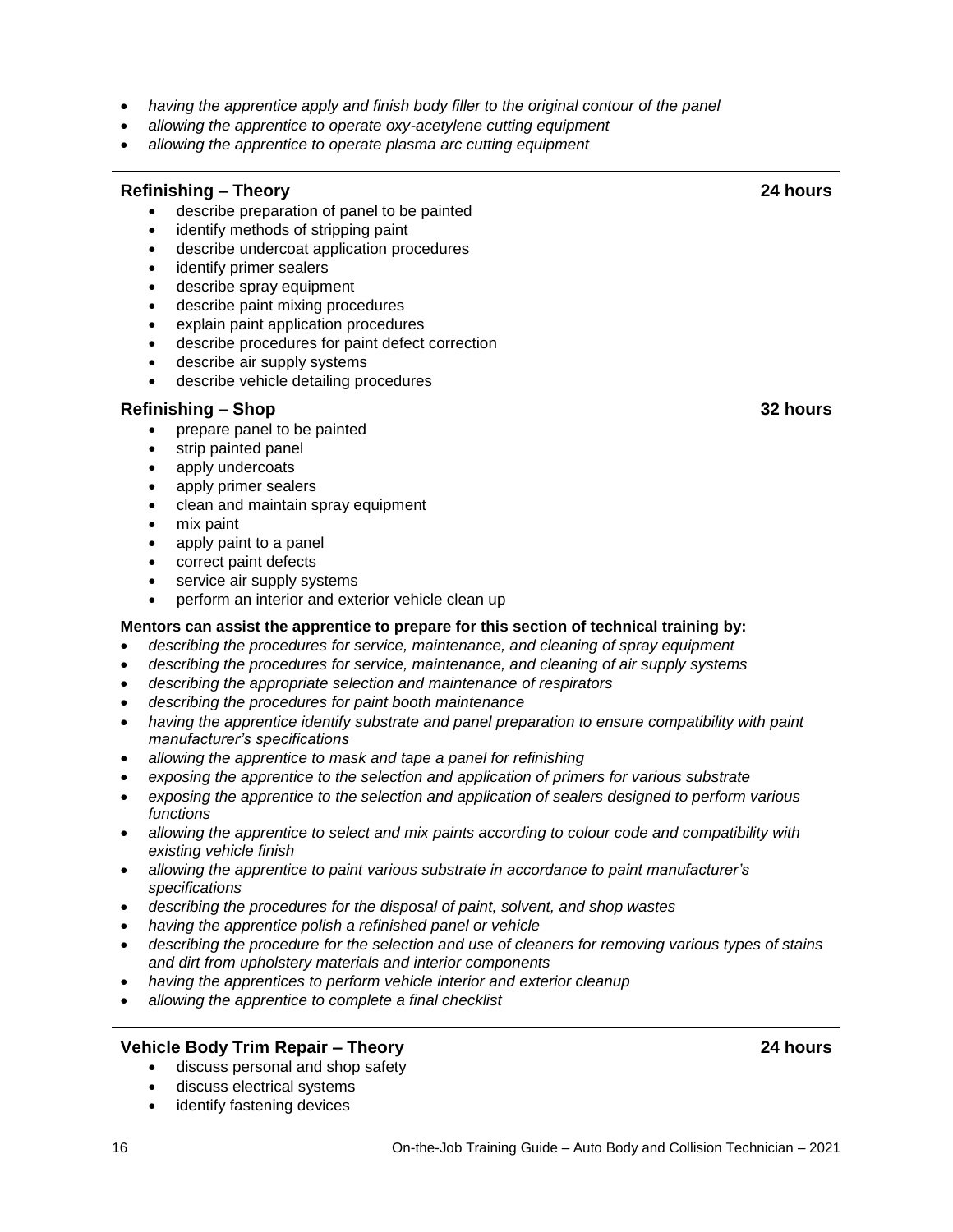- describe body trim and mouldings
- identify passenger restraint systems
- describe plastic repair
- describe body panel replacement and alignment

#### **Vehicle Body Trim Repair – Shop**

- repair electrical systems
- replace vehicle trim components
- repair plastic components
- replace body panels and associated trim

#### **Mentors can assist the apprentice to prepare for this section of technical training by:**

- *allowing the apprentice to remove, install and align of bumpers, header panels, hoods, fenders and skirts, bolt-on radiator supports and deck lids*
- *showing the apprentice procedures on diagnosing and repairing air, dust, and water leaks*
- *allowing the apprentice to remove, install and align headlights*
- *allowing the apprentice remove, install, and align of doors and door hardware*
- *allowing the apprentice remove, install, and align of moveable glass*
- *having the apprentice use a multimeter to diagnose electrical circuits and components*
- *describing the operation, basic diagnosis, and repair of electrical wiring and lighting systems*
- *discussing the protection of electronic components from static discharge and damage from welding processes, impact, or heat*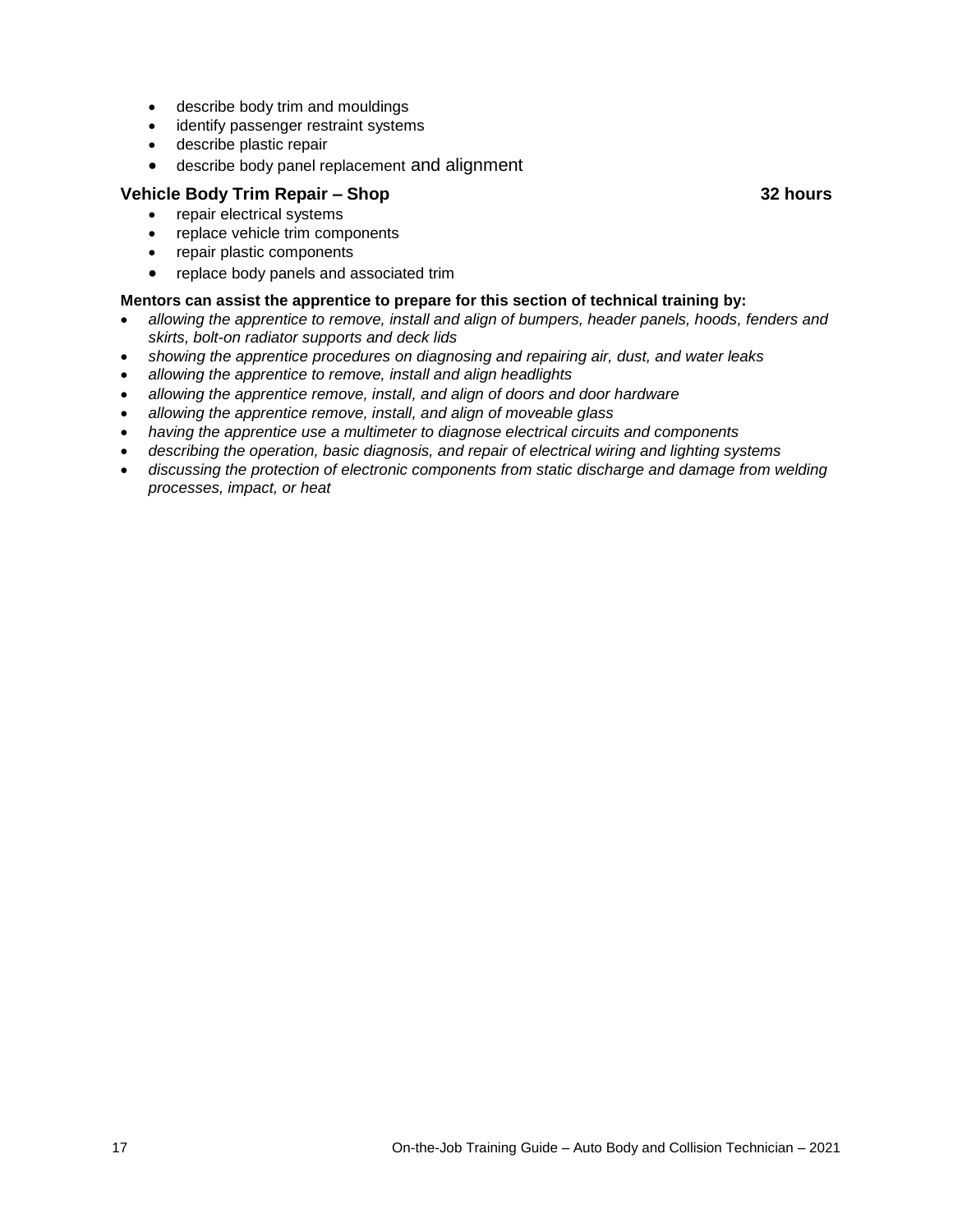## Level Two 6 weeks 180 hours

| <b>Refinishing - Theory</b><br>describe preparation procedures for a blend repair<br>discuss colour matching procedures<br>$\bullet$<br>describe painting procedures for a blend repair<br>$\bullet$<br>identify plastic parts refinishing procedures<br>$\bullet$<br>explain decal removal and installation methods<br>$\bullet$                                                                                                                                                                                                                                                                                                                                                            | 20 hours |
|----------------------------------------------------------------------------------------------------------------------------------------------------------------------------------------------------------------------------------------------------------------------------------------------------------------------------------------------------------------------------------------------------------------------------------------------------------------------------------------------------------------------------------------------------------------------------------------------------------------------------------------------------------------------------------------------|----------|
| <b>Refinishing - Shop</b><br>perform blend panel preparation techniques<br>perform colour matching procedure<br>$\bullet$<br>perform paint blending procedures<br>$\bullet$<br>paint projects<br>$\bullet$                                                                                                                                                                                                                                                                                                                                                                                                                                                                                   | 40 hours |
| Mentors can assist the apprentice to prepare for this section of technical training by:<br>having the apprentice perform a blend repair<br>$\bullet$<br>allowing the apprentice to prepare panels for spot repairs<br>$\bullet$<br>having the apprentice perform colour matching for a spot repair<br>$\bullet$<br>describing the procedures and allowing the apprentice to paint spot repairs such that the painted<br>$\bullet$<br>surface has no imperfections and matches colour and texture<br>describing the methods and allowing the apprentice to install decals and pin stripes<br>$\bullet$<br>having the apprentice perform decal removal and replacement procedures<br>$\bullet$ |          |
| Vehicle Body Trim Repair - Theory<br>describe metal panel collision repair procedures<br>describe procedures to repair weakened and damaged metal panels<br>٠<br>describe plastic panel repair procedures<br>$\bullet$<br>describe structural glass replacement procedures<br>٠<br>describe the removal and installation process of vehicle door<br>$\bullet$<br>components<br>discuss electrical system components and protection procedures<br>$\bullet$                                                                                                                                                                                                                                   | 30 hours |
| Vehicle Body Trim Repair - Shop<br>repair metal panels.<br>repair plastic panels<br>$\bullet$<br>replace structural glass<br>$\bullet$                                                                                                                                                                                                                                                                                                                                                                                                                                                                                                                                                       | 48 hours |

- perform removal and installation of vehicle door components
- perform basic electrical repairs

#### **Mentors can assist the apprentice to prepare for this section of technical training by:**

- *having the apprentice select compatible bonding materials, and perform adhesive bonding repairs plastic components*
- *allowing the apprentice to repair rust damage appropriate to the panel to restore its original shape and contour*
- *describing the reinforcement of weak, damaged area (ridging, bending, beading, fish plating) so that damage control areas remain unaffected*
- *describing the procedures and application for panel bonding*
- *exposing the apprentice to plastic painting techniques and procedures*
- *describing the removal and installation of stationary glass to conform to manufacturer's specifications*
- *allowing the apprentice to remove and install stationary glass*

#### **Welding – Theory 15 hours**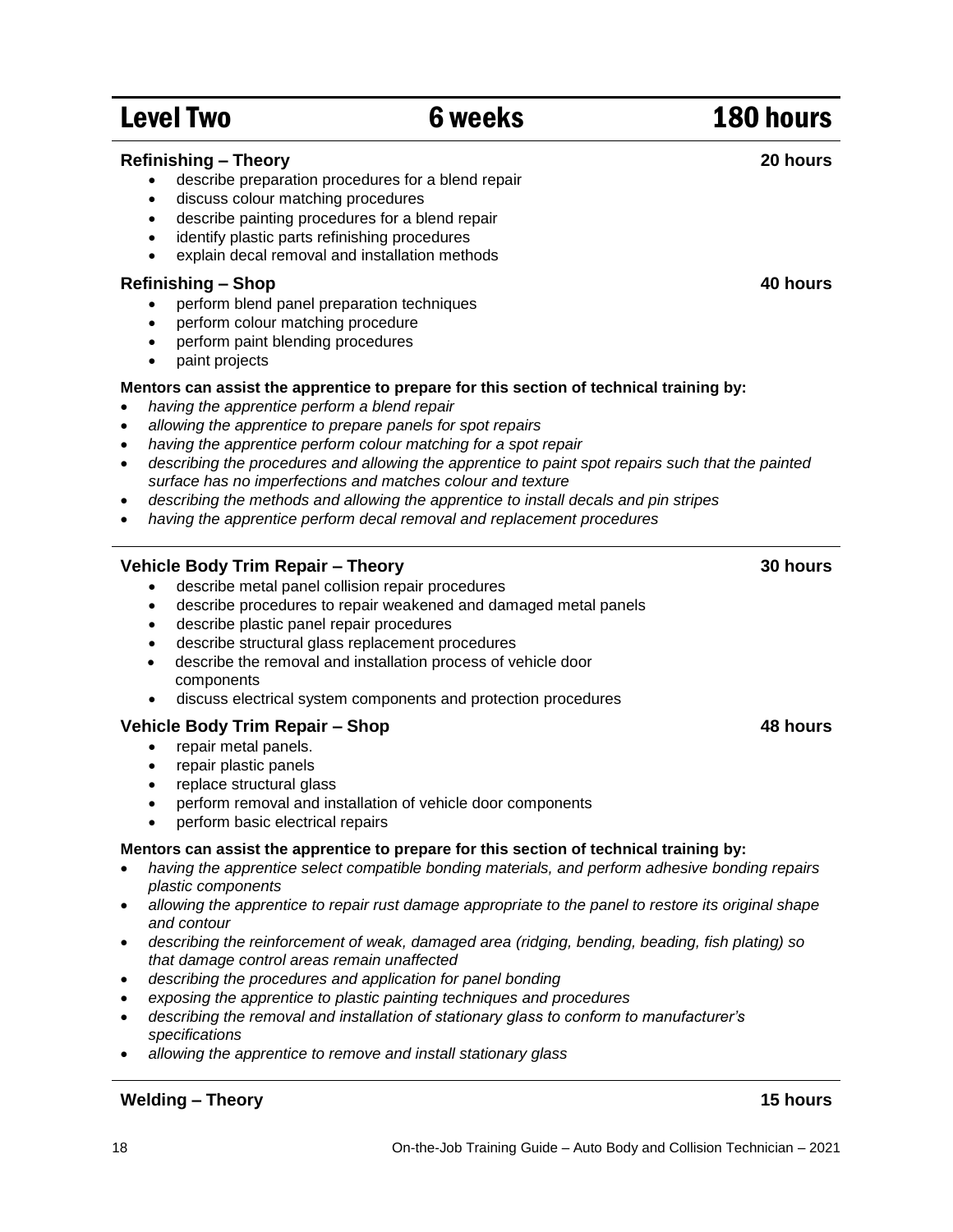- discuss safe working procedures
- identify metals
- describe GMAW procedures
- describe resistance spot welding

#### **Welding – Shop**

- demonstrate safe working procedures
- use GMAW welding equipment
- use STRSW equipment

#### **Mentors can assist the apprentice to prepare for this section of technical training by:**

- *describing the hazards and safe work practices for the set-up, adjustment, and maintenance and of welding and cutting equipment*
- *exposing the apprentice to welding and cutting of various types of metal*
- *describing the procedures and allowing the apprentice to setup, adjustment, and maintenance of GMAW welding equipment*
- *exposing the apprentice to GMAW welding processes to perform spot, butt, lap, fillet, and plug welds in all positions*
- *allowing the apprentice to operate and maintain squeeze-type resistance spot welding equipment*
- *describing the identification of types of plastic, selecting compatible welding materials, and plastic welding techniques*
- *allowing the apprentice to perform plastic welding*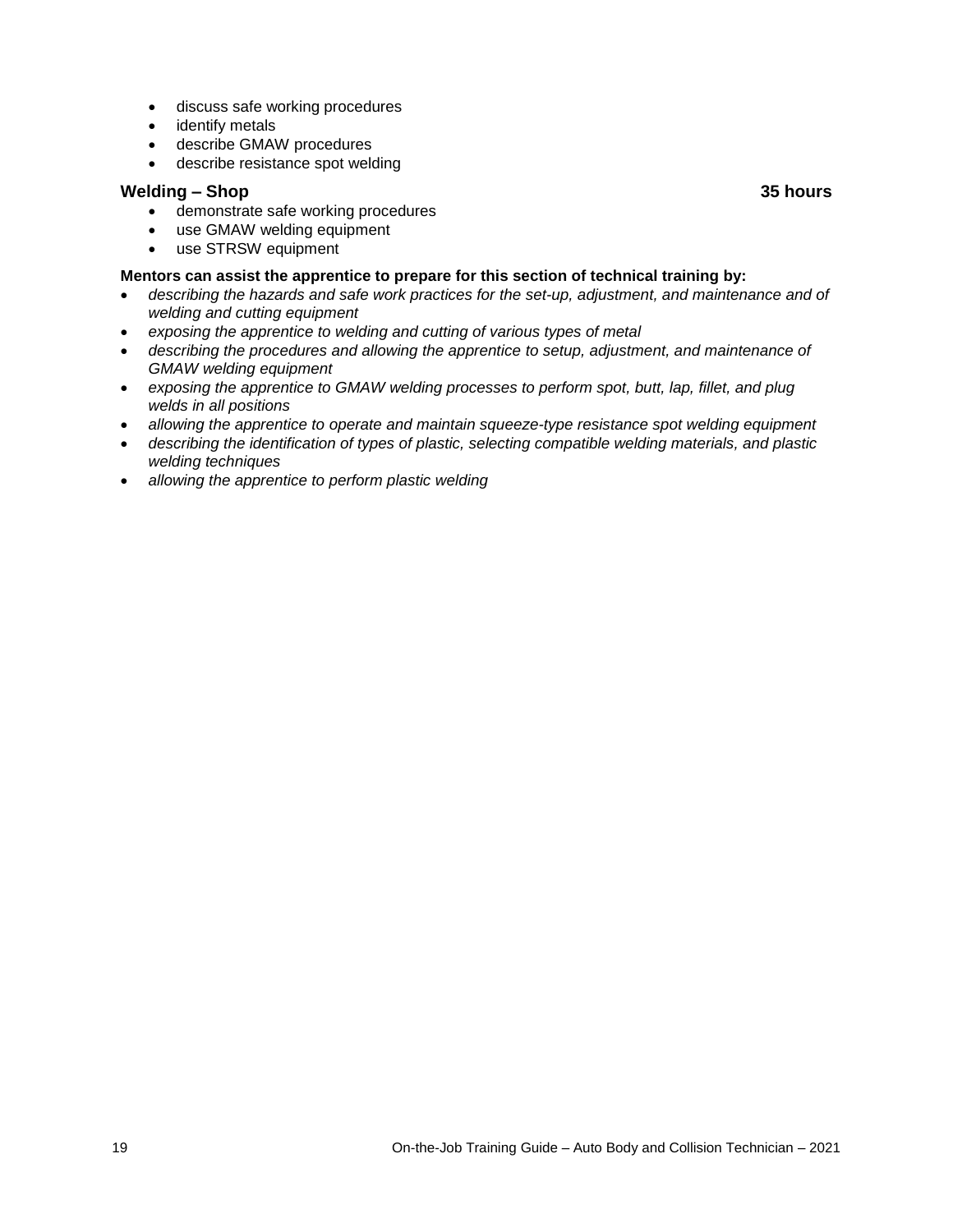#### 20 On-the-Job Training Guide – Auto Body and Collision Technician – 2021

## Level Three 210 hours 210 hours

#### **Frames – Theory**

- describe types of automobile construction
- identify effects of collision forces
- identify high strength steel components
- identify hydro-formed components
- describe stress relieving
- determine the extent of impact damage.
- explain the use of measuring systems
- explain straightening techniques

#### **Frames – Shop**

- confirm the extent of damage
- use measuring systems
- assemble a complete plan of repair
- perform straightening techniques

#### **Mentors can assist the apprentice to prepare for this section of technical training by:**

- *exposing the apprentices to various automobile construction such as conventional, unitized and space frames*
- *describing the effects of collision forces*
- *exposing the apprentice to repairs of high strength steel components*
- *exposing the apprentice to repairs of hydro-formed steel components*
- *describing the procedures and allowing the apprentice to perform stress relieving of vehicle frames*
- *describing the procedure to assess the extent of impact damage to a damaged vehicle frame*

#### **Metal Repair – Theory**

- describe structural parts replacement and sectioning procedures
- identify damaged air conditioning components
- identify damaged mechanical heating and cooling components
- identify SRS systems and components
- explain electrical troubleshooting procedures
- explain a complete vehicle inspection

#### **Metal Repair – Shop**

- use structural parts replacement and sectioning procedures
- replace damaged air conditioning components
- replace damaged mechanical heating and cooling system components
- demonstrate electrical troubleshooting procedures
- perform a complete vehicle inspection

#### **Mentors can assist the apprentice to prepare for this section of technical training by:**

- *exposing the apprentices to structural parts replacement and sectioning for metal repairs*
- *allowing the apprentice, the opportunity to obtain CFC training/certification*
- *describing the procedures and allowing the apprentice to identify damage and perform an R&R of air conditioning components*
- *describing the procedures and allowing the apprentice to perform an R&R of heating and cooling systems, components, and controls*
- *describing the hazards and safe work practices for passive restraint systems*
- *exposing the apprentice to the inspection, removal and installation of passive restraint systems*
- *allowing the apprentice to inspect, remove and install active restraint systems*
- *describing the use of flow charts and wiring diagrams for troubleshooting electrical circuits and components*

**15 hours**

**30 hours**

**60 hours**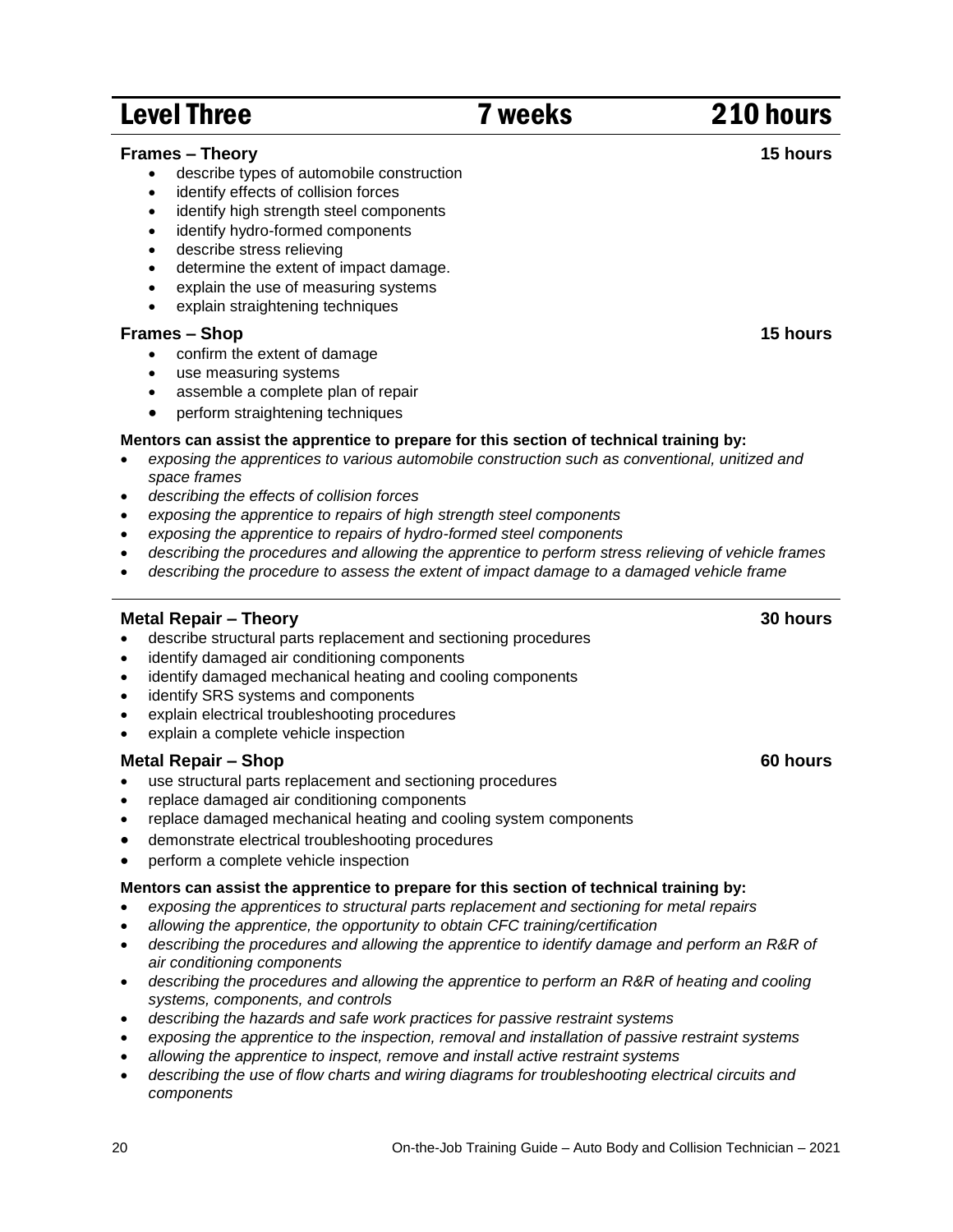- *exposing the apprentice to electrical system testing using various diagnostic test equipment*
- *describing the procedures and monitoring the apprentice during a final check of vehicle repairs to ensure work performed has restored the vehicle to manufacturer's specifications*
- *describing the final inspection and testing of vehicle systems and components to verify operation*

| <b>Refinishing - Theory</b><br>• discuss multi-coat refinishing                                | <b>15 hours</b> |
|------------------------------------------------------------------------------------------------|-----------------|
| <b>Refinishing - Shop</b>                                                                      | 45 hours        |
| prepare multi-coat panels<br>$\bullet$                                                         |                 |
| • finish multi-coat panels                                                                     |                 |
| • refinish student projects                                                                    |                 |
| Mentors can assist the apprentice to prepare for this section of technical training by:        |                 |
| allowing the apprentice to perform a multi-coat colour match for a vehicle repair<br>$\bullet$ |                 |
| exposing the apprentice to the refinishing of a multi-coat on complete vehicles<br>$\bullet$   |                 |

*exposing the apprentice to multi coat refinishing repairs*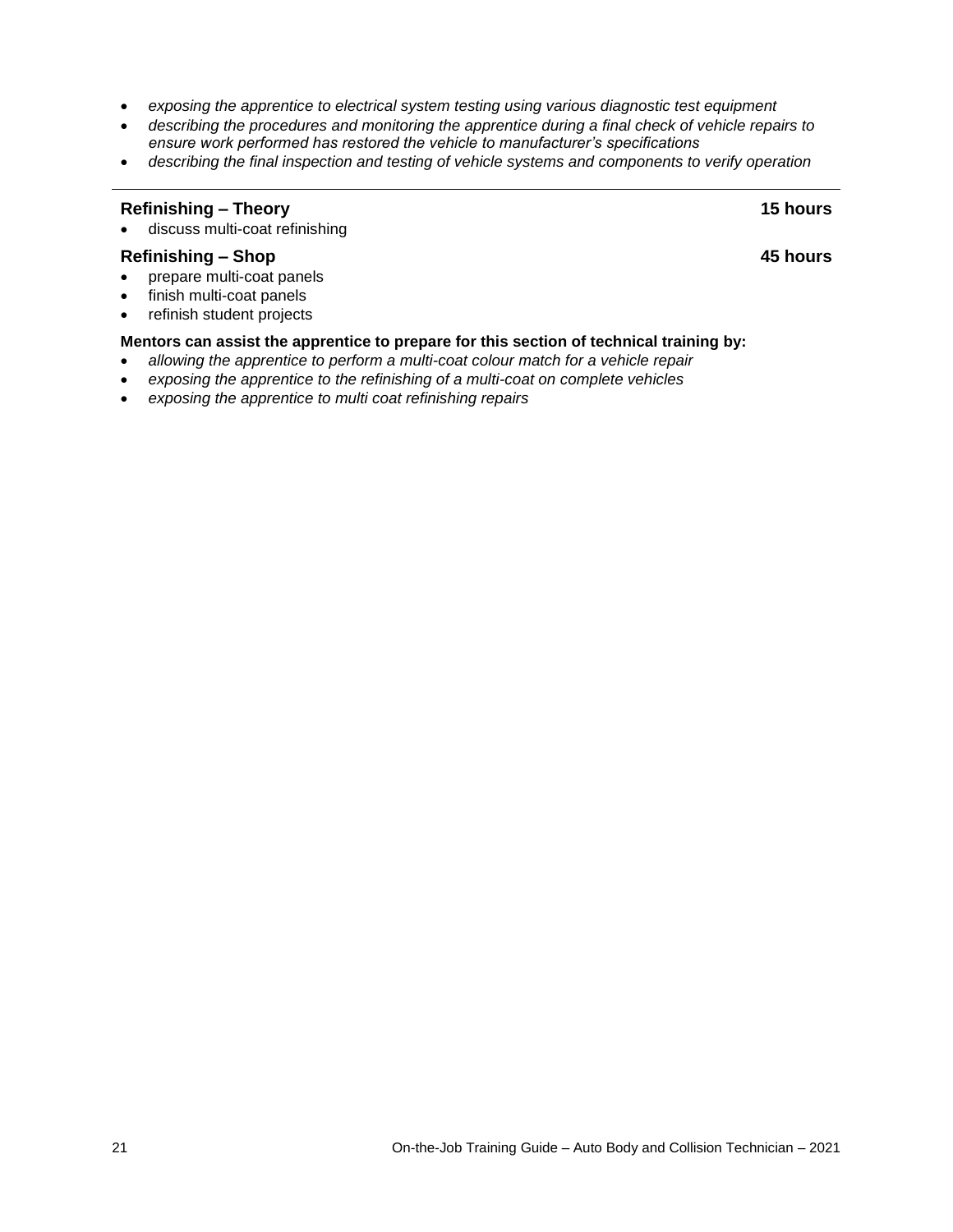#### 22 On-the-Job Training Guide – Auto Body and Collision Technician – 2021

## Level Four **7** weeks 210 hours

#### **Wheel Alignment – Theory**

- identify suspension components
- identify steering components
- identify wheel alignment angles
- identify theoretical and practical mentoring techniques

#### **Wheel Alignment – Shop**

- perform a computerized four-wheel alignment
- replace suspension and steering parts as required

#### **Mentors can assist the apprentice to prepare for this section of technical training by:**

- *describing the procedures and allowing the apprentice to straighten damaged suspension structures to restore alignment*
- *exposing the apprentice to replacement of suspension components*
- *exposing the apprentice to replacement of steering components*
- *exposing the apprentice to 4 wheel alignments*
- *describe the procedures to diagnose wheel alignment and vehicle tracking problems*

#### **Metal Repair – Theory**

- explain estimate essentials and flat rate operations
- describe a computerized damage report
- describe rollover damage repair procedures
- explain roof replacement procedures
- explain aluminum repair procedures
- explain electrical system diagnostic procedures
- identify hybrid repair safety procedures

#### **Metal Repair – Shop**

- prepare a computerized damage report
- perform pulling and alignment procedures
- perform structural panel replacement
- perform aluminum welds
- troubleshoot vehicle electrical problems

#### **Mentors can assist the apprentice to prepare for this section of technical training by:**

- *describing the procedures and allowing the apprentice to inspect and analyze vehicle damage to produce repair estimates that include cost of parts, labour, materials, and identifying hidden damage*
- *exposing the apprentice to the safety repair procedure when servicing hybrid vehicles*
- *exposing the apprentice to computer software for preparing estimates, sourcing vehicle*
- *allowing the apprentice to pull and align frames, panels, and components*
- *exposing the apprentice to structural panel replacement*
- *specifications, locating parts, preparing work orders, and other related office functions*
- *exposing the apprentice to all aspects of collision repair including frames, interior, and exterior panels*
- *exposing the apprentice to vehicles with rollover damage*
- *allowing the apprentice to replace roof panels*
- *describing the setup, adjustment, and operation of GMAW welding equipment to perform aluminium welds in the horizontal position*
- *allowing the apprentice to perform aluminium welding*
- *describing the procedures and allowing the apprentice to use of electrical diagnostic test equipment*
- *allowing the apprentice to troubleshooting and repair electrical circuits, wiring, and components*

**90 hours**

**30 hours**

**15 hours**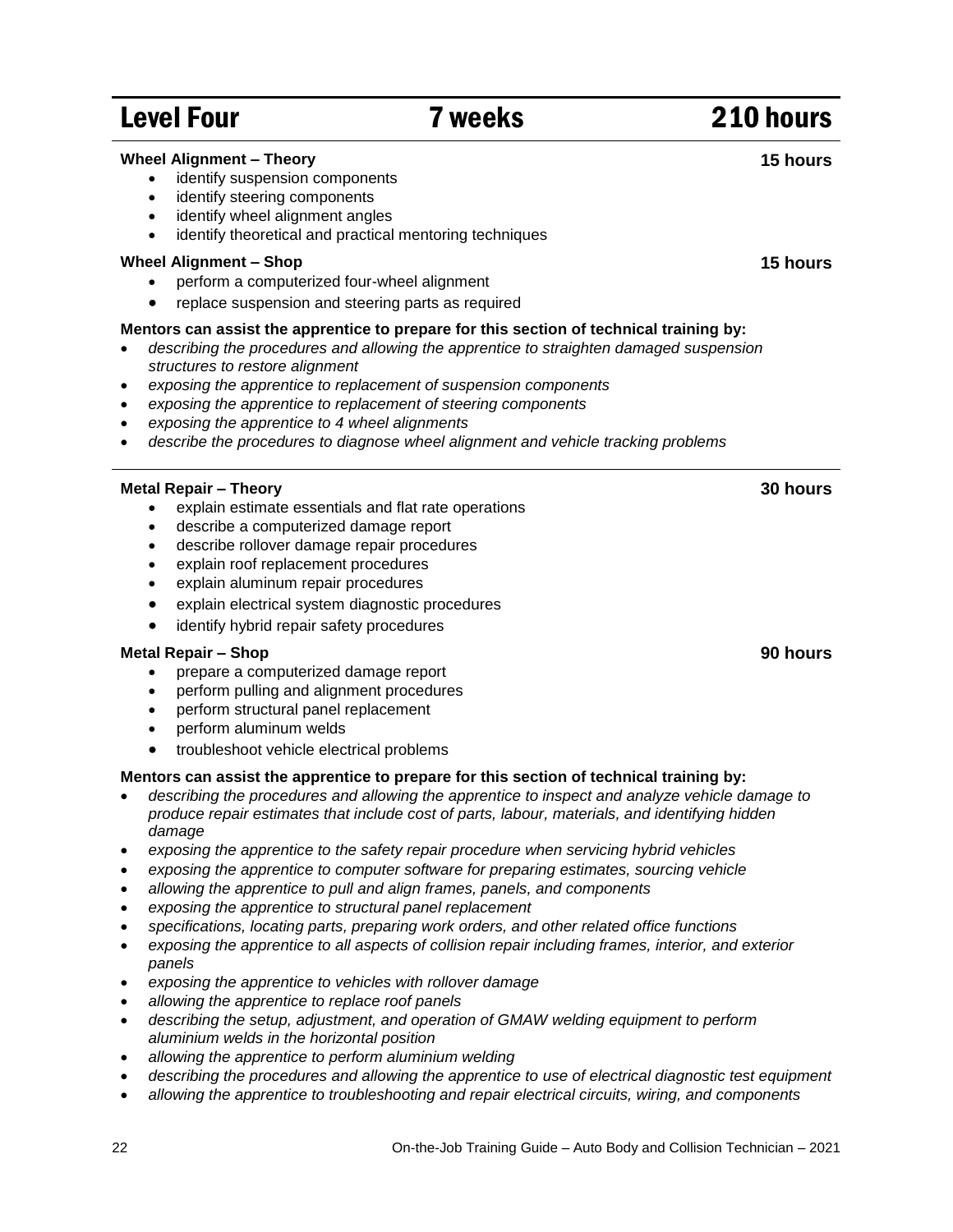#### **Refinishing – Theory**

- discuss multi-coat colour matching and blending procedures
- discuss automotive refinishing

#### **Refinishing – Shop**

**45 hours**

**15 hours**

- perform the preparation and refinishing of multi-coat panels
- perform the preparation and refinishing of the project vehicle

#### **Mentors can assist the apprentice to prepare for this section of technical training by:**

- *allowing the apprentice to perform colour matching for multi coat refinishes*
- *exposing the apprentice to the refinishing of complete vehicles*
- *describing the procedures and allowing the apprentice to prepare vehicles for delivery and perform final vehicle inspections*